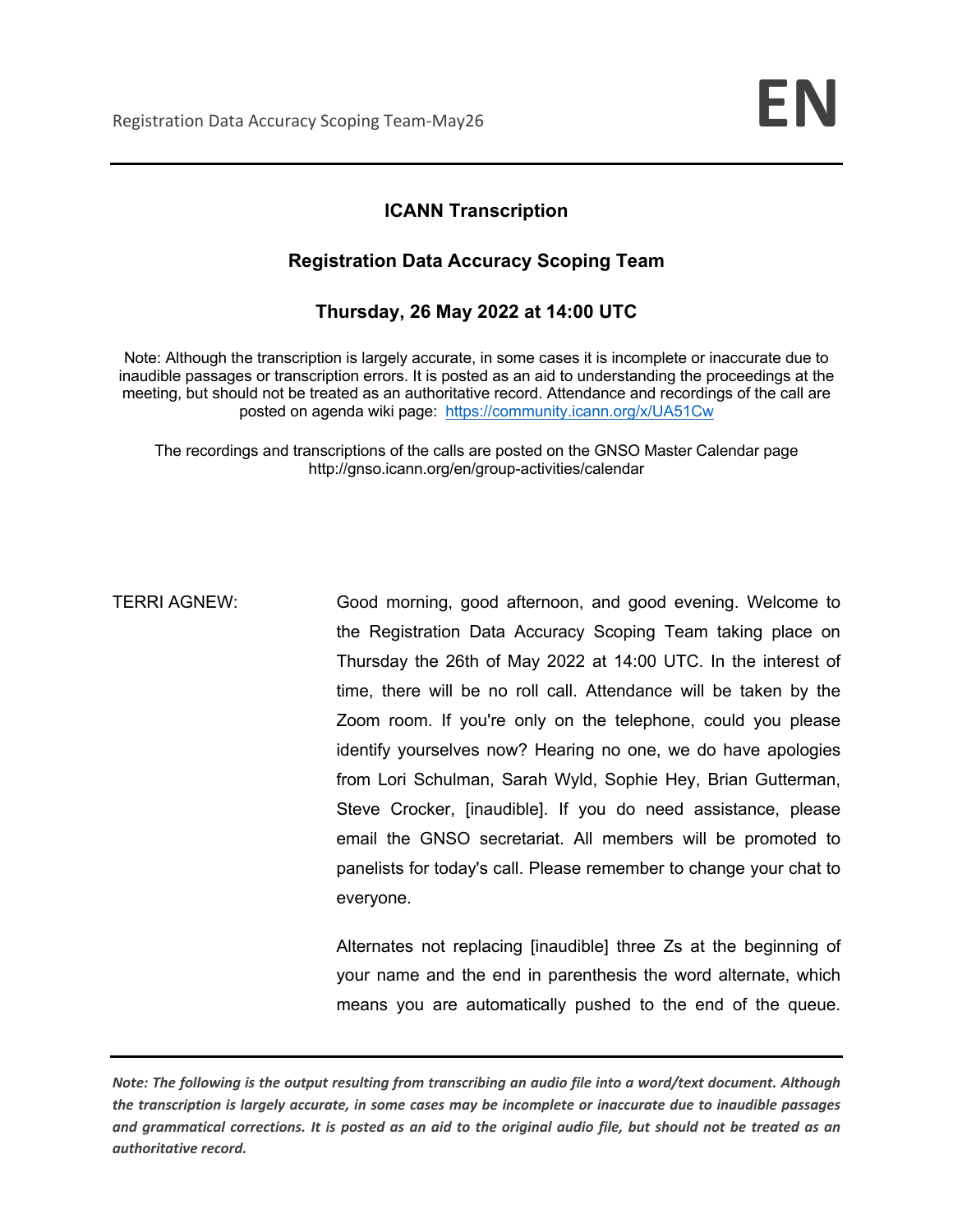[inaudible] the Wiki space. Recordings will be posted to the Wiki space shortly after the end of the call. Please remember to state your name before speaking. As a reminder, those who take part in ICANN multi-stakeholder process are to comply with the expected standards of behavior. With this, I'll turn it back over to our chair, Michael Palage. Please begin.

MICHAEL PALAGE: Thank you, Terri. Hello, everyone. Let me just give a quick update, and then we could jump into our material, although I do want to note we have very light attendance and a number of apologies. So that may have some impact on our work. Just as a quick update, registration has been open, but more importantly the ability to sign up for individual sessions is now available.

> Too again, a friendly reminder not only do you need to register in advance of the ICANN74 meeting, you also have to sit there and register for individual sessions. There are a limited number of slots, in-person slots. So please, for those that will be attending, please make sure that you do that so you will have a seat at the table.

> We will work with you to make sure that there are slots available, but, again, that's something a little different. And I just wanted to bring that to our attention as we get back to hybrid, in-person meetings, which is a good thing.

> So what I want to do is I want to... Well, before I start with agenda item number two, is there any other proposed changes,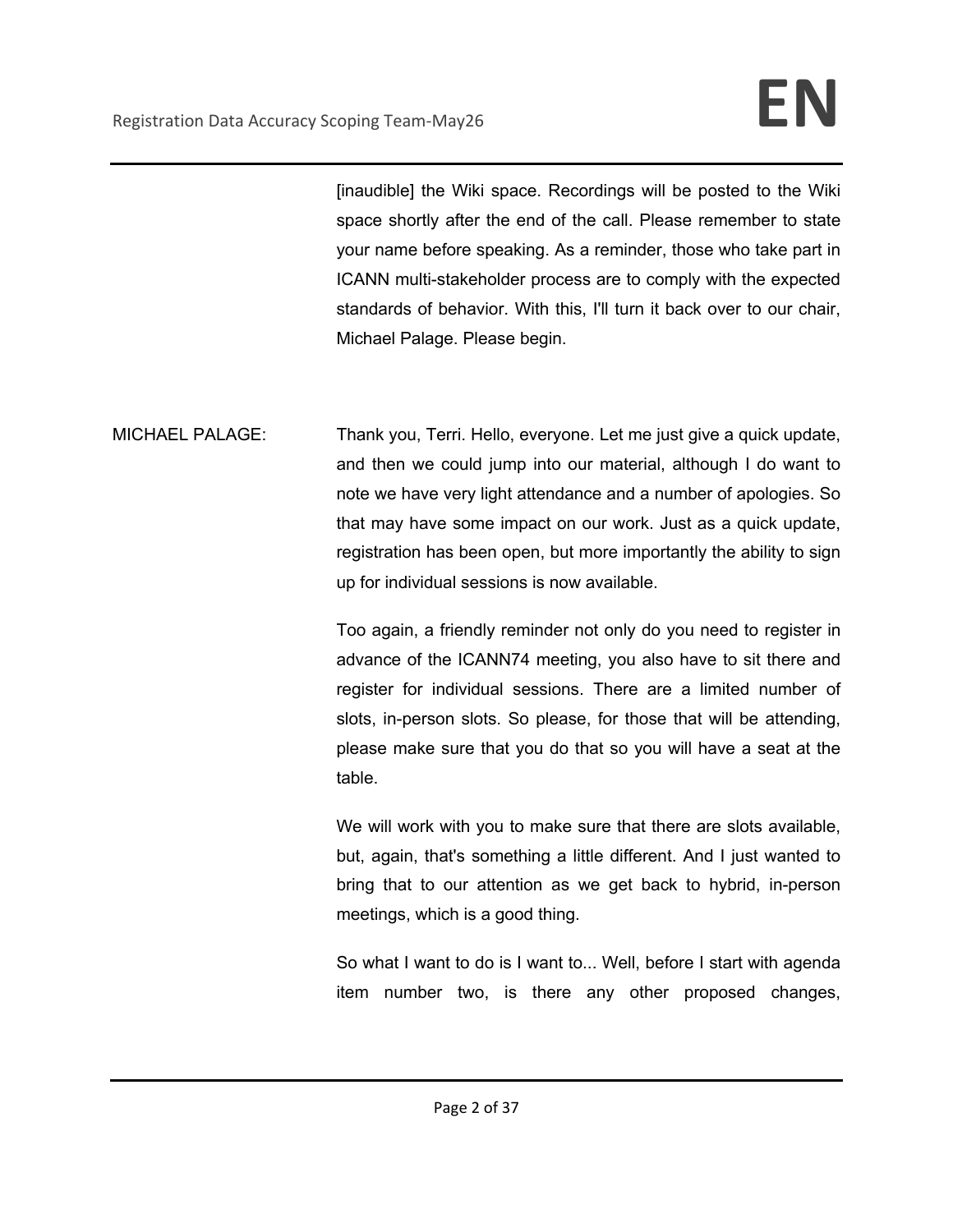comments, questions, concerns from the team before we jump in? Seeing none, let's jump in.

So if we can pull up the document with regard to feedback from Amy regarding the outreach from the ICANN board to the commission and European Data Protection Board. Sorry, did not have coffee today. So my concern here is, if we scroll down to the bottom, Terri, or Barry, whoever's driving, it does not appear that...

If we got to the document, I do not believe there have been any additional comments added from last week, if we could go to that, if I'm correct. So what happened is we have Sarah, we have Alan, we have Becky, and then Volker. So I'm concerned, and I... Well, Stephanie also did provide some comments.

So there is still no feedback from the GAC, the IPC, the BC. Yes, and I'm concerned. And the reason that I'm concerned about this is in my opinion, this is probably one of the most important things that we as a group have been asked to consider during our deliberations. I think as Thomas had suggested last week, previous attempts by ICANN Org to reach out to either the Belgian DPA or the European Data Protection Board have not resulted in getting actionable guidance or getting an answer that actually help move forward policy deliberations within ICANN.

So to me, I don't want to say this is ICANN Org's last chance, but at a certain point in time, you really want to make these interventions count. So it is critically important that we do everything we can to position ICANN Org for success. And I feel that we have fallen a little short. So I will stop there. Alan, you have the floor.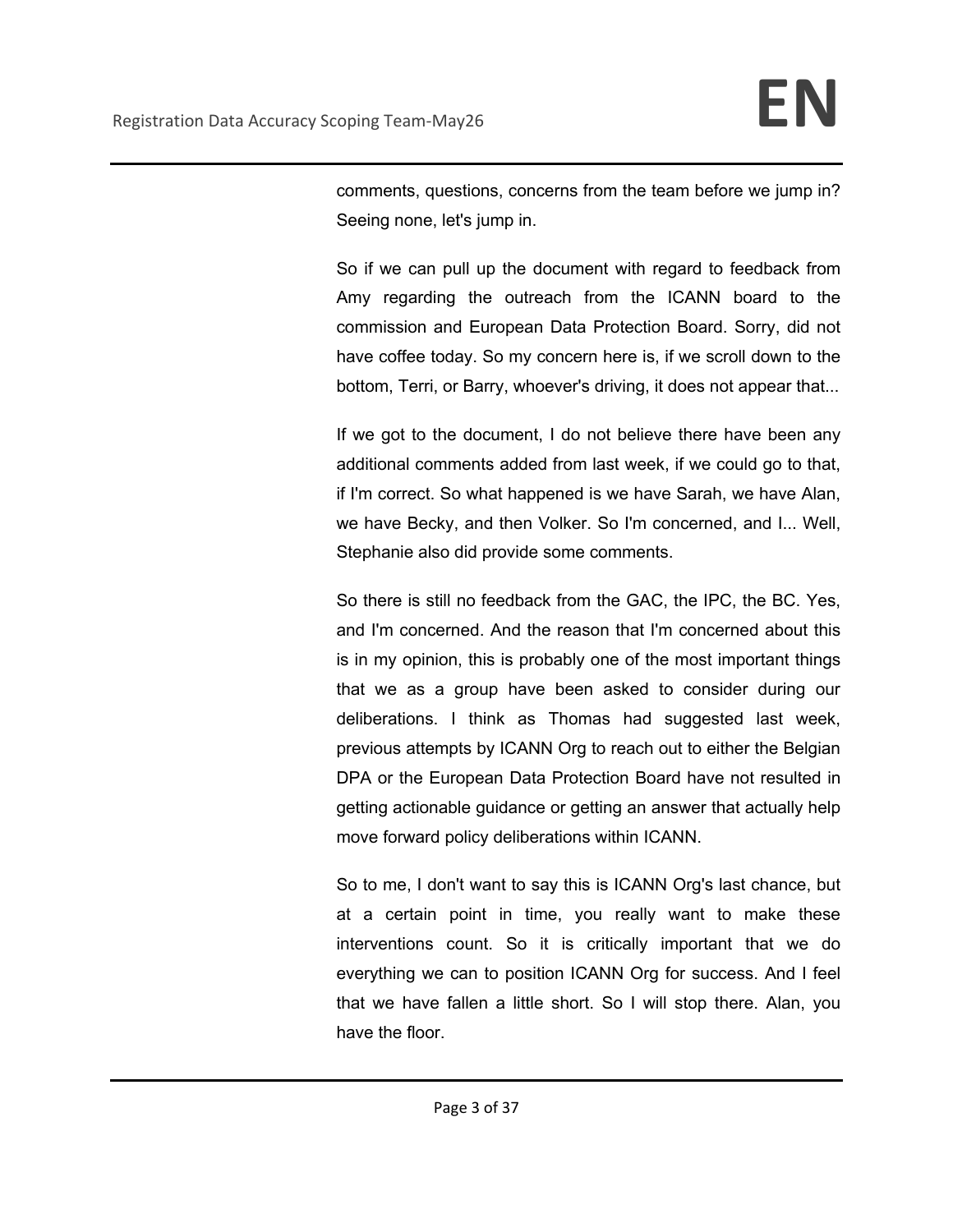ALAN GREENBERG: Yeah, thank you. Just to note that I haven't done it yet, but I will be going back into this document and fleshing out the scenarios that I put in, giving a little bit more detail and some of the other things that we talked about last week that are necessary if we are to expect to successful interaction with the Data Protection Board. So, hopefully, I'll do it in the next couple of days, but I haven't had a chance yet. Thank you.

MICHAEL PALAGE: Thank you, Alan. So that is helpful. So originally, and I want to be mindful, and Amy, thank you for joining today and for your outreach and engagement to date. So here is my question, if you will, a trial balloon to run it up the flagpole. Originally, the original date I think was the 23rd. We extended it to May 27th, which was tomorrow. Assuming, Alan, that you need a couple days, do we extend it another week?

> But then, if we extend it another week, that's in the middle of ICANN prep. And then, there will be those that will be then preparing to travel to go to The Hague. So here is my suggestion or proposal. And let me run it up the flagpole. Right now, we will be meeting in person in The Hague.

> I truly believe that this is of such importance that allowing ICANN Org to move forward without a full and proper vetting not only by this group but I think the larger ICANN community would be shortsighted. So what I would propose is do we dedicate the entire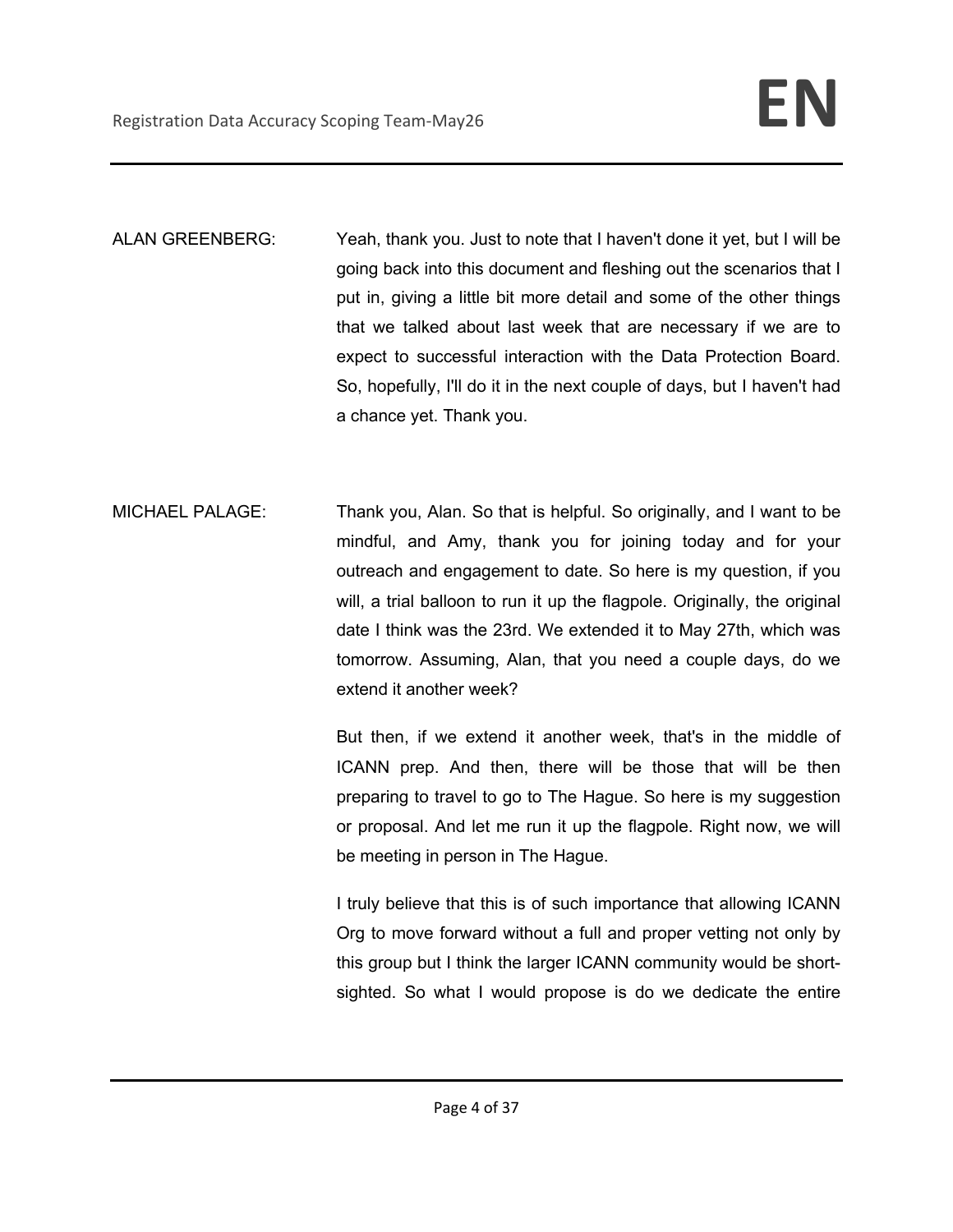Hague meeting to this proposed communication? And so that's what I'm proposing. And Alan, is that a new hand or an old hand?

ALAN GREENBERG: That's a new hand.

MICHAEL PALAGE: Okay. Alan.

ALAN GREENBERG: All right. I would not support what you're proposing, and I'll give you two reasons why. Number one, whatever we're going to talk about, as we discussed last week, this is not something the ICANN's going to fire off to the Data Protection Board in the next two weeks.

> If they're going to get an answer, they're going to have to do a lot of homework, including impact analysis and/or controller agreements and things like that, which are just not, we're not there yet. So yes, we can frame out what kind of questions we want to ask, but we're not in a position to do that asking at this point. So I don't think the timing is all that critical on it. That's number one.

> Number two, our charter has a bunch of questions in it, which we have...we're floundering back and forth, things related to what kind of accuracy are we really looking for in the future. We spent an inordinate amount of time debating what the RAA says now. But we've rarely had the kind of discussion that we need.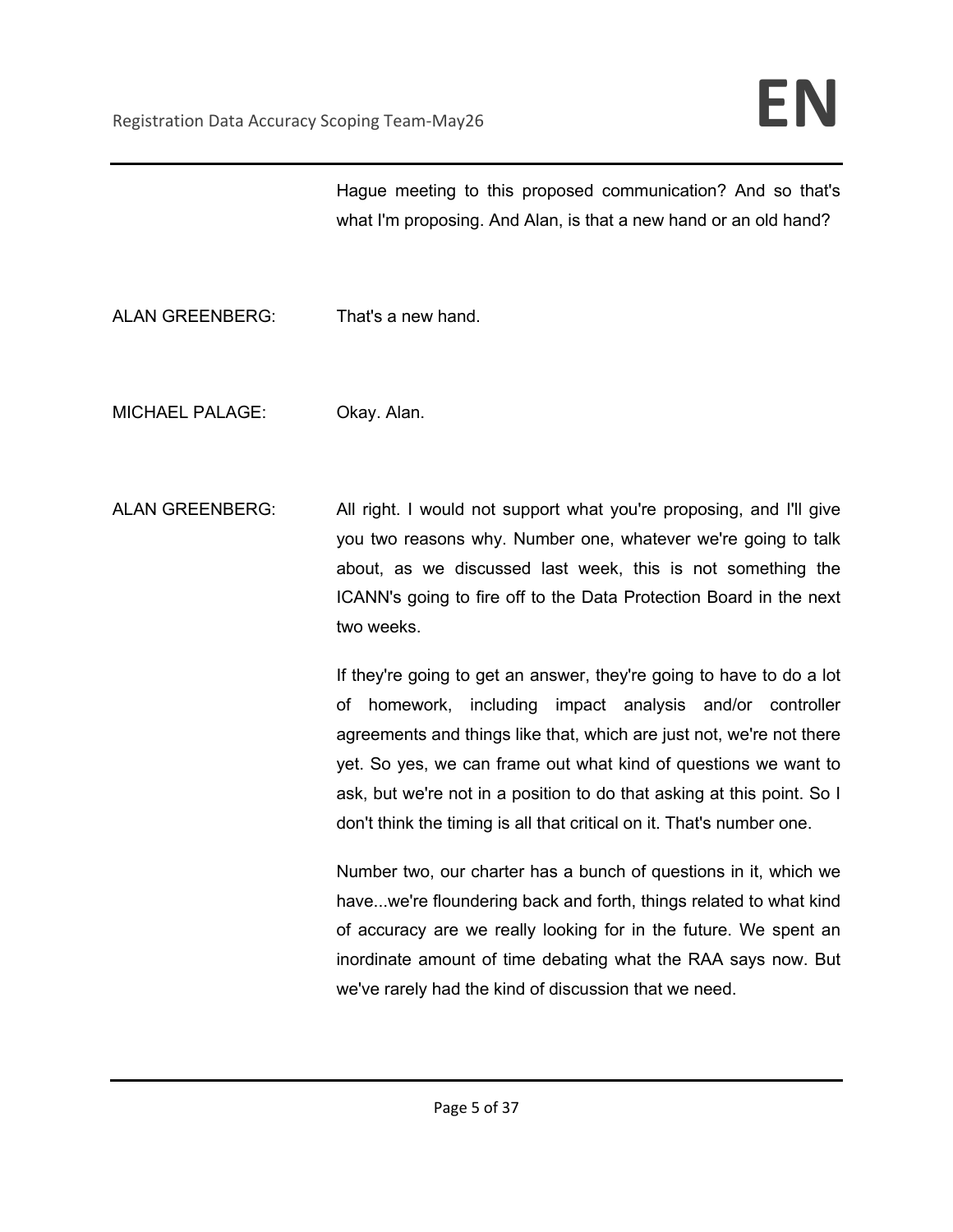And a face-to-face meeting may be an opportunity to make a little bit of advancement on those things, despite the people who won't be there, and I'm one of them. But we may be able to advance somewhat in the first face-to-face meeting in over two years and certainly the first this group has had. So I think we should take a bite into some of the more difficult questions at this face-to-face meeting and not spend it on this particular item alone. Thank you.

MICHAEL PALAGE: So do we note it... So let me ask Amy, as well as Becky, who is on the phone. What is the proposed timing? Last week, I think, Amy, you shared that ICANN would be preparing a data privacy impact assessment. Could either you or Becky provide any timing on when this communication or outreach was intended to be sent? Are we talking days, weeks, months? What is the proposed timeline or window that we're looking at?

BECKY BURR: Hi, this is Becky. I don't actually know how to raise my hand on the telephone. But I can just repeat we had this conversation with the GAC earlier this week. And I can let you know what Göran said at that time. For a variety of reasons, the instructions are still that ICANN needs to work through the Belgian Data Protection Authority and the European Commission. And I think the plans were to start those conversations quite soon.

> But that does not mean that there has to be a completed letter or DPIA or any of those things. So I think the timing is we want to get started on it soon, shortly, as soon as possible. But there is, as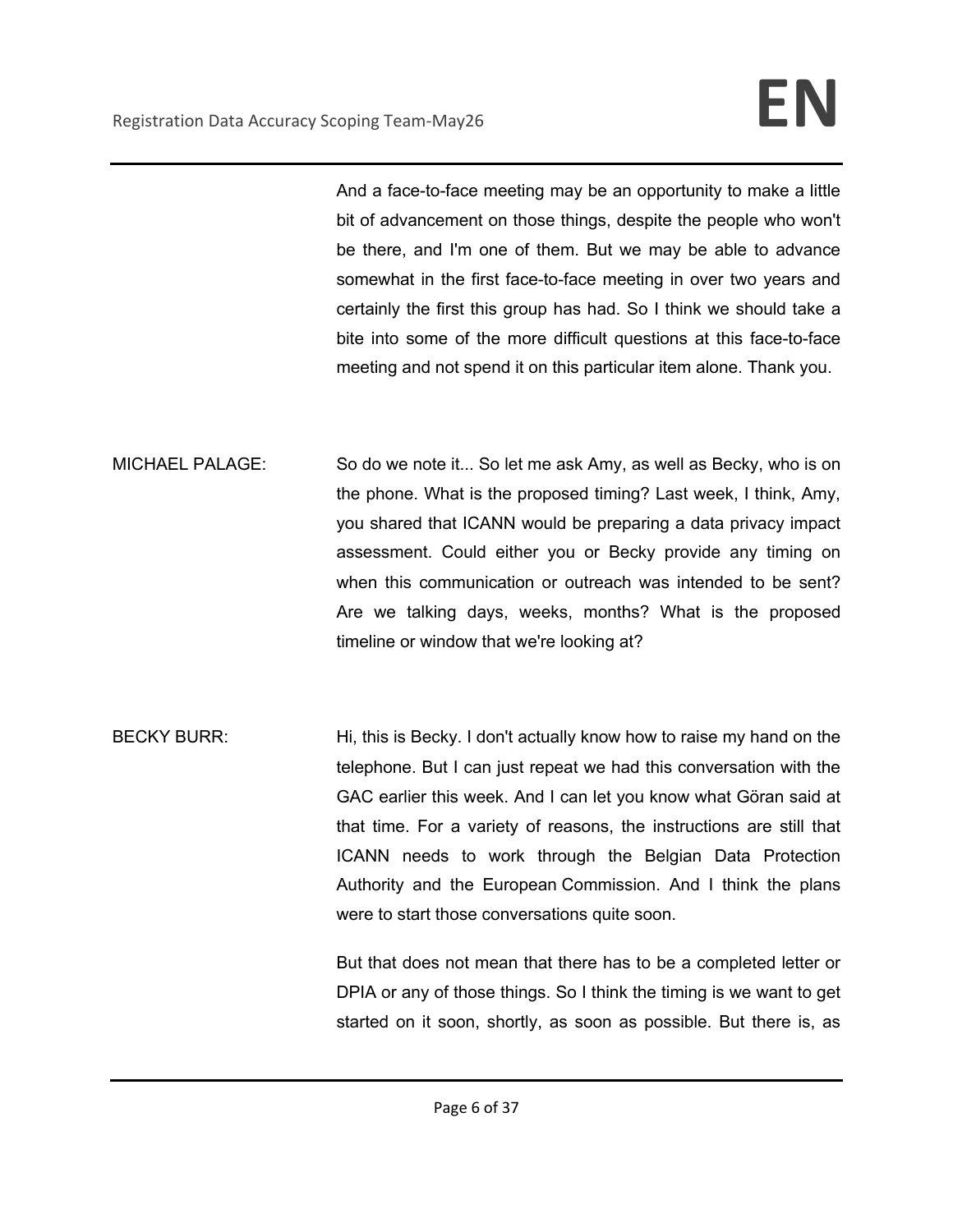Alan says, going to be some preparatory work that has to be done along the way. And Amy, correct me if I misquoted Göran on that.

MAY BIVINS: Yeah, this is Amy. And Becky, I think that you're absolutely right on that. We do want to get this moving, but a few weeks more, if the team needs more time to provide input, of course, we want to wait and see what your team has to say about this process too. We are going to have to do a significant amount of work before we'll be able to engage in a substantive, deep discussion about these scenarios obviously. So it's not going to be in the next week or two. We have some time.

MICHAEL PALAGE: So Alan, so that was a good exchange. Let me go back to your comment about making the most constructive use of some faceto-face time for the first time in two years. The one issue that I think we've struggled with is what does accuracy mean? Because if we in this group have not come up with an understanding of what accuracy is, perhaps that may be one of the most important things that we as a group could opine not only to ICANN but also to the European Data Protection Board.

> And the reason I say this is I know... And I see Alan Woods here, so I know he could speak to this, I know in the EPDP there was a deep dive discussion on what accuracy means within the GDPR and who does that really inure to the benefit of. And I think the Bird & Bird memos really looked at it from the perspective of the registrant or the data subject in that scenario.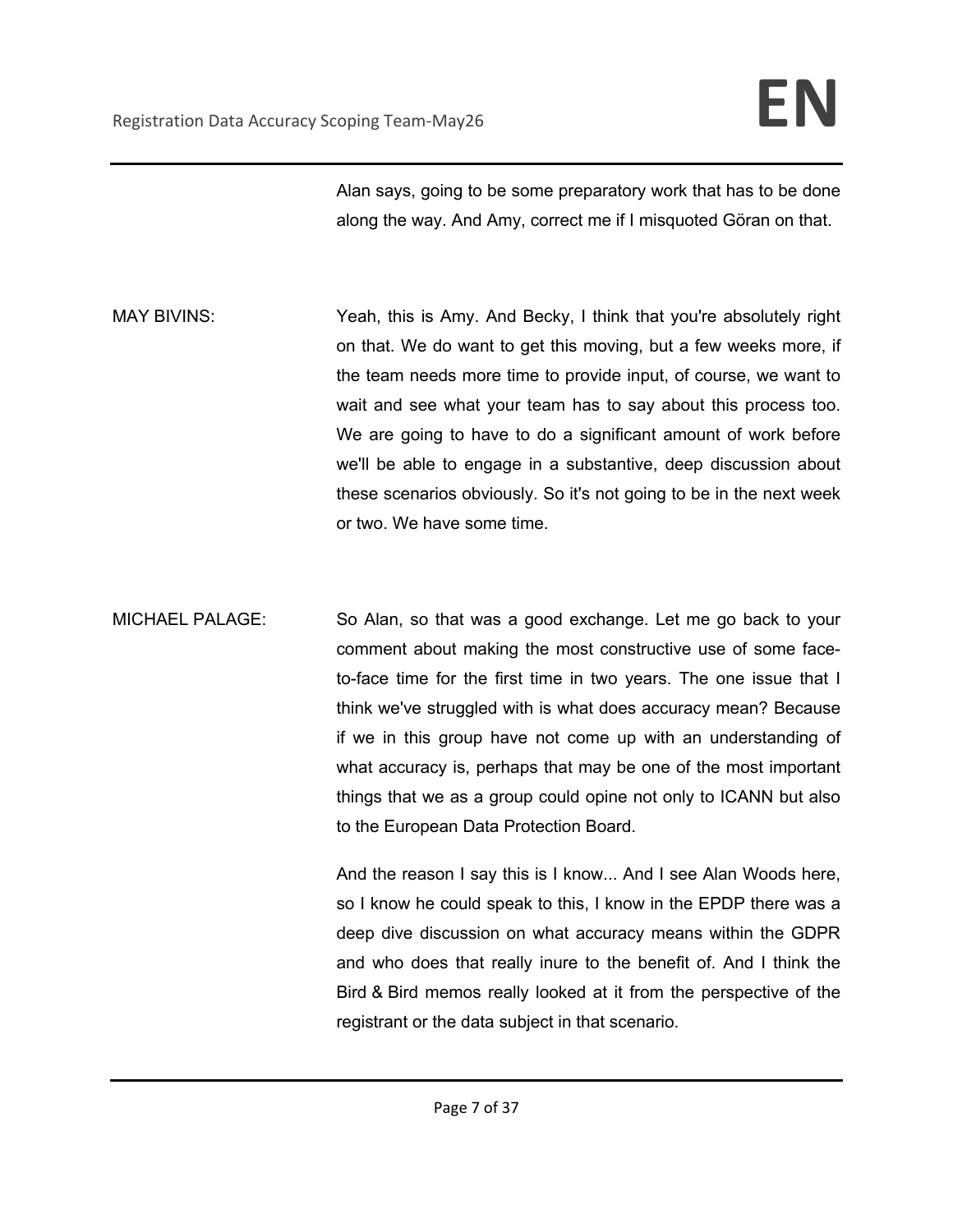But here, we're talking about references in a bilateral contract. So I think that is something... I guess that's my question to you. Do you think trying to wrap our arms around that term would be something that would be useful not only within the context of our charter but also within this broader European Data Protection Board, European Commission outreach? Thoughts, comments on that, Alan?

ALAN GREENBERG: I am not quite sure I understand the answer. I'm sorry. Yeah, I've missed something there.

MICHAEL PALAGE: So let me start again. So the question I was asking was in your statement, you said, "Let's make use of our first face-to-face time to tackle some of the more difficult questions we've been trying to wrap our arms around." That was your question. And to me, one of those questions or one of those issues that we as a group have not reached consensus on is what does the term accuracy even mean? We took a poll, and it was basically 50/50.

> So to me, an accuracy scoping group where the group itself does not even have consensus on what the term accuracy means is potentially problematic. And if we as a group can't understand what accuracy means, how can we sit there or how will the European Data Protection Board or ICANN be able to communicate that if we don't know what it means, we should help provide some insight on what we think it means.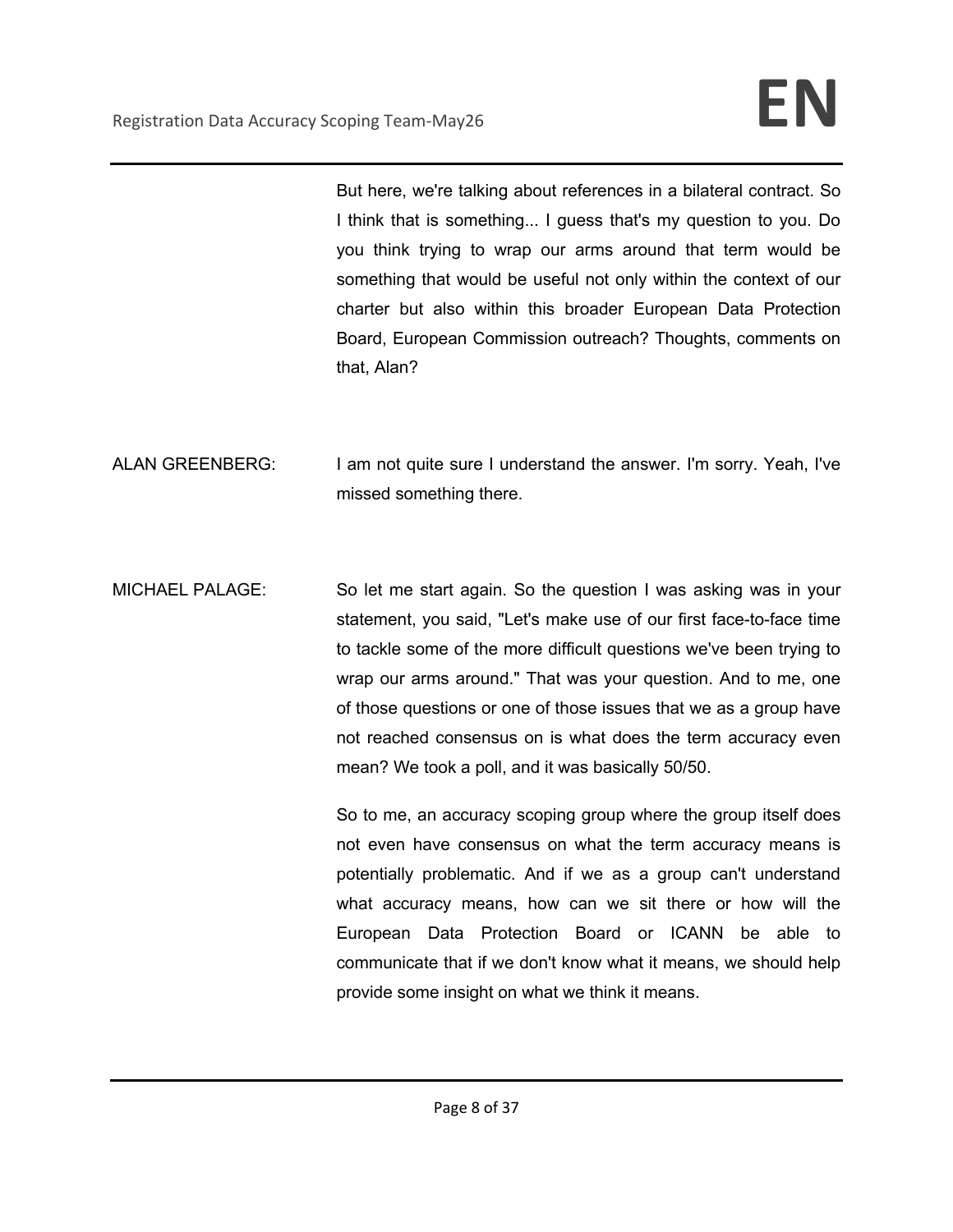ALAN GREENBERG: I don't think you're asking the right question.

MICHAEL PALAGE: Okay. Tell me what it is.

- ALAN GREENBERG: I don't think we need to know what accuracy means. I think we need to know what levels of accuracy, and we have talked a lot about that, are necessary for the various elements within the RDDS.
- MICHAEL PALAGE: Well, I would submit to you...
- ALAN GREENBERG: That's a different question in my mind.
- MICHAEL PALAGE: Okay. So I think in how you answered that question you've already given your answer to the definition. Because remember the definition of accuracy was it's... The two definitions that we had were accuracy is a binary. It's either accurate or inaccurate, or there is a degree of accuracy. So to your point there of what level of accuracy, suggest that... How you answered your question suggests that it is a degree, not a degree measured against a benchmark.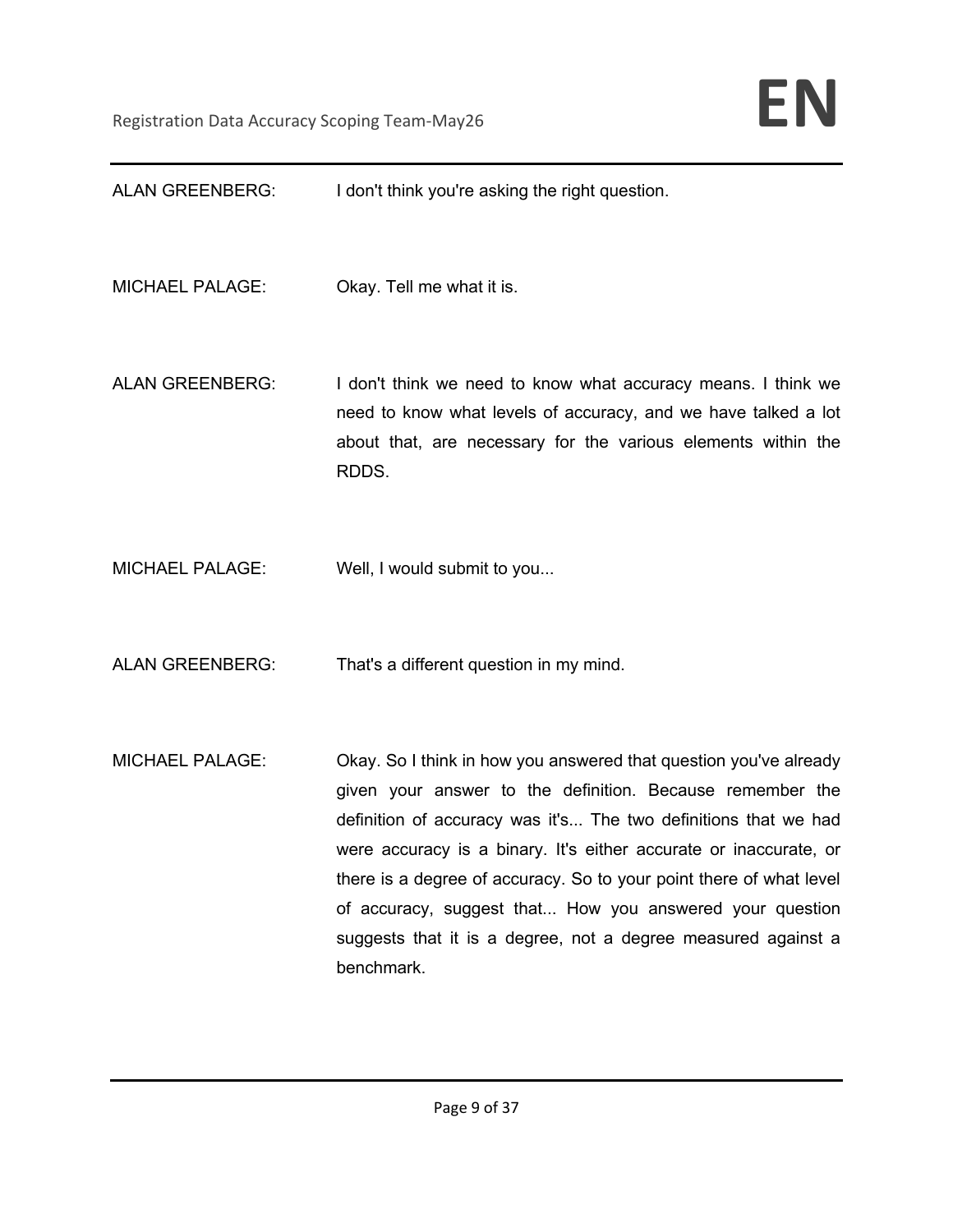| <b>ALAN GREENBERG:</b> | And that is what I answered when that question was asked, and I<br>thought the majority of people did also.                                                                                                                                                                                                                                                                                                                                                                                                                                                                                                                               |
|------------------------|-------------------------------------------------------------------------------------------------------------------------------------------------------------------------------------------------------------------------------------------------------------------------------------------------------------------------------------------------------------------------------------------------------------------------------------------------------------------------------------------------------------------------------------------------------------------------------------------------------------------------------------------|
| <b>MICHAEL PALAGE:</b> | Okay. So Beth, you have your hand up.                                                                                                                                                                                                                                                                                                                                                                                                                                                                                                                                                                                                     |
| <b>BETH BACON:</b>     | Well, a lot has happened since I put my hand up. So to answer or<br>respond to the original I guess line of questioning that you opened<br>this with, I don't think that we need to or should be dedicating a<br>whole day to the discussion of the scenarios that we received from<br>ICANN. I think that we were pretty clear on the last call.<br>We can certainly and should support ICANN in this work, but it is<br>their work. And I think that we have compiled some comments and<br>judgments saying that these scenarios seem to be more relevant<br>to personal data. We support you pursuing those and fleshing<br>those out. |
|                        | I don't know that it is within the scope of this group to do that work,<br>the fleshing it all out. I think that ICANN knows what it's doing.<br>They have delightful, smart, wonderful humans like Amy working<br>on this stuff.                                                                                                                                                                                                                                                                                                                                                                                                         |
|                        | And I think secondly, we haven't actually seen an DPIA or gotten<br>that request. So there's nothing there for us to do yet. So I think<br>we can certainly I don't think anyone's traveling to The Hague by<br>June 2nd, which I guess is next week. June, oh my God. So I think<br>that if folks need more time, a few more days isn't going to hurt<br>anybody to work on our pretty general comments of we support                                                                                                                                                                                                                    |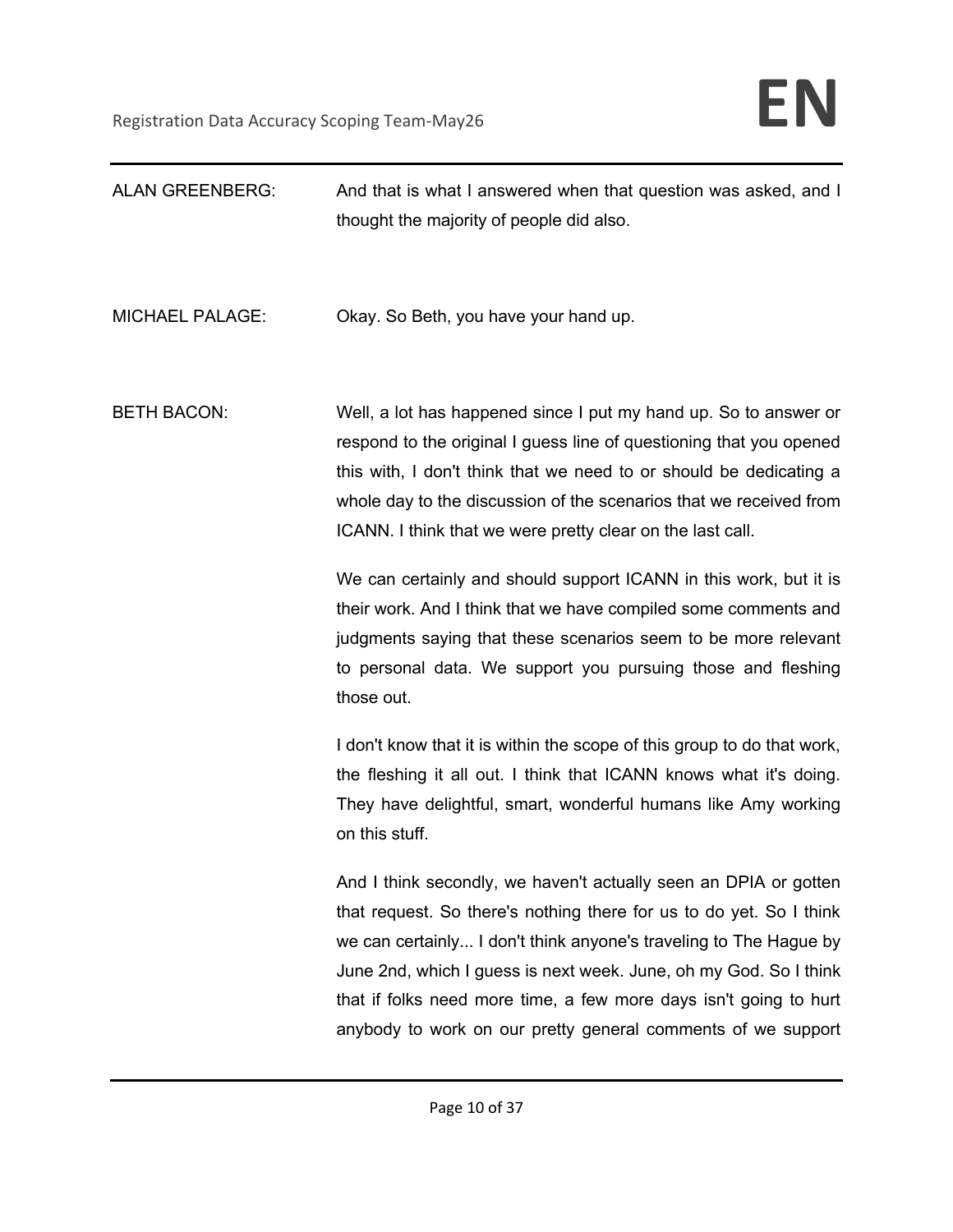your work. These are the ones that we think will garner helpful information to ICANN as well as the future work of this team.

I do want to comment also, now that there has been some more conversation, with regards to the definition. We already have a draft of our report. And there was some really... I thought the staff did a wonderful job capturing our discussions. There's a lovely capture of I think one of the few things that this group actually agreed upon, which is the language of the current description.

And we noted that there was no definition, but there is a description of the state of where we are. And what we need to do is then go and figure out how to find the data that we need to do our next steps. And that seems to be where we are with the group. But it sounds like, Michael, you want to go in a different direction and restart or redo this work that we've already agreed on.

And I think that perhaps that is, again, maybe steps three and four once we can have some data showing more of the landscape. Hence, our work on the proposals that we spent so much good time on and people have spent a lot of brain power on. And I think we need to kind of stick with what we have before we start redoing our work or starting other stuff. But I'll stop there and let someone else chat.

MICHAEL PALAGE: So I'm not proposing to redo work but I... So let's pull up the definition. Could we make that a little bigger? And we don't have Steve or Melina and some of the others that have raised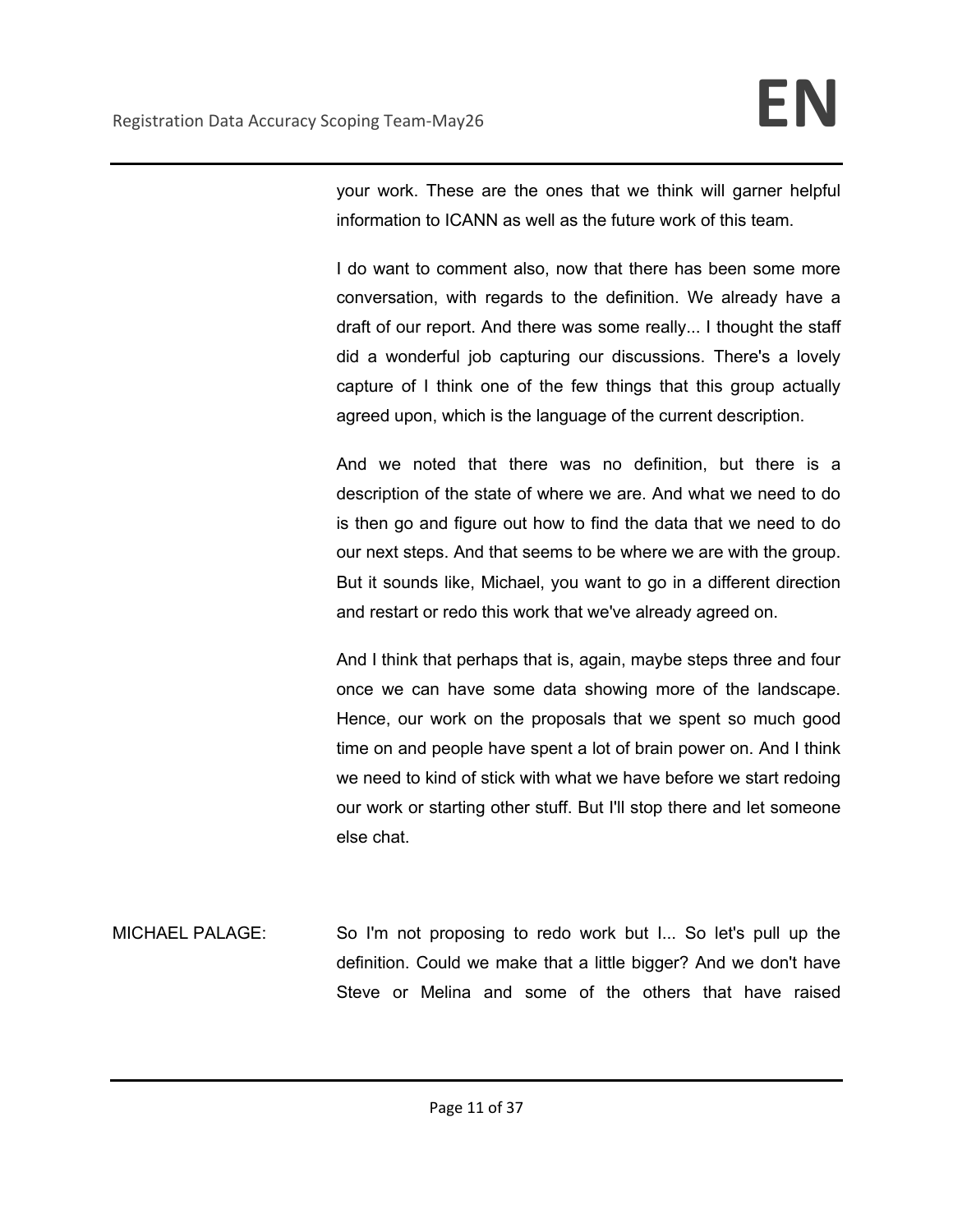concerns. So let's go into this. So when we talk about... So again, instead of... Let's read through this, the current description, right?

So when we talk about description, we're describing that in the context of what appears in the contract. Correct? Right? It refers to the current description of how existing requirements are understood and enforced. A working definition would create the impression that there is flexibility in relation to how existing accuracy requirements are understood and enforced and which may not be the case.

And then, let's see, the scoping team... So how do you...? So let me ask you this question, Beth. Did you answer the original, that survey? Did you answer that? Can we pull up...?

BETH BACON: I'm sorry. The survey that came out that we did previously that the registries…?

MICHAEL PALAGE: Correct.

BETH BACON: Yes, the registries responded.

MICHAEL PALAGE: And how did the...? What was...? Could you remind me?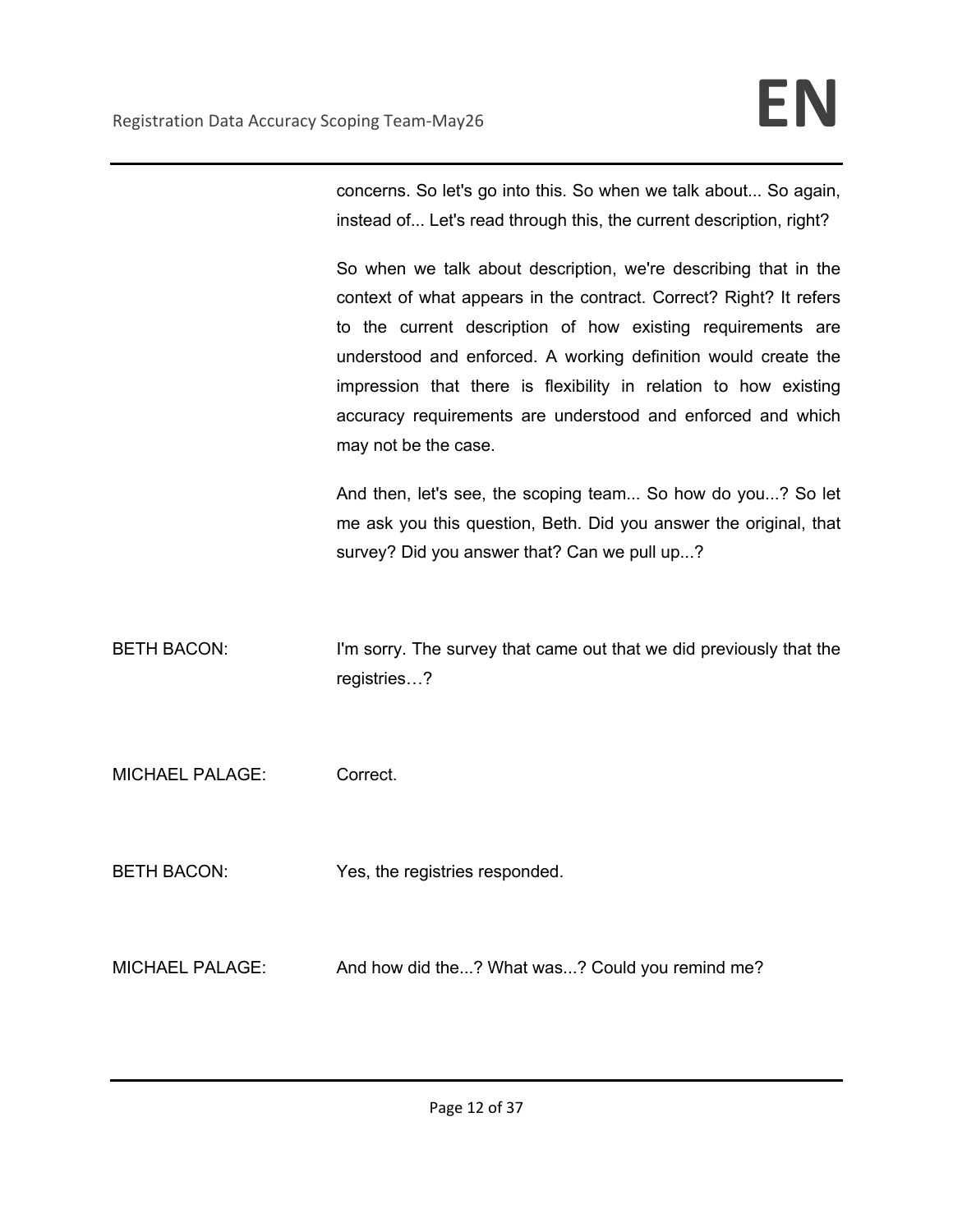| <b>BETH BACON:</b>     | Actually, I do not remember because it was so long ago.                                                                                                                                                                                                                                                                                                                                                                                                                                                                                  |
|------------------------|------------------------------------------------------------------------------------------------------------------------------------------------------------------------------------------------------------------------------------------------------------------------------------------------------------------------------------------------------------------------------------------------------------------------------------------------------------------------------------------------------------------------------------------|
| <b>MICHAEL PALAGE:</b> | Okay. Good. So then I don't feel bad that I did not recall how you<br>answered. So how do you define accuracy? Do you believe it is a<br>binary, or do you believe it is a range?                                                                                                                                                                                                                                                                                                                                                        |
| <b>BETH BACON:</b>     | So, Michael, I think that you're putting me on a spot right now as a<br>registry representative, and that's inappropriate. Second of all, I<br>think that my comment previously was that it looks and from our<br>capture of the conversation here in this document we decided that<br>not only could we maybe not determine a definition, but we felt<br>that this was a better starting point than a definition because what<br>we're doing is trying to figure out what are the requirements now<br>for accuracy, and is there a gap? |
|                        | And so what we're trying to do is fine a baseline and then figure<br>out if we can figure out if there is a gap. But this was the baseline<br>we decided on. So I know that the scope and charter says the<br>definition. But I do think that in this case, this is serving that<br>purpose. And what we need to do is then move to solutions so<br>that we can have that data and information we need for three and<br>four.                                                                                                            |
|                        | So we can work on this again, and I can go back to my registry<br>colleagues, but I'm not going to answer for the registry with<br>regards to a definition right now. Thank you.                                                                                                                                                                                                                                                                                                                                                         |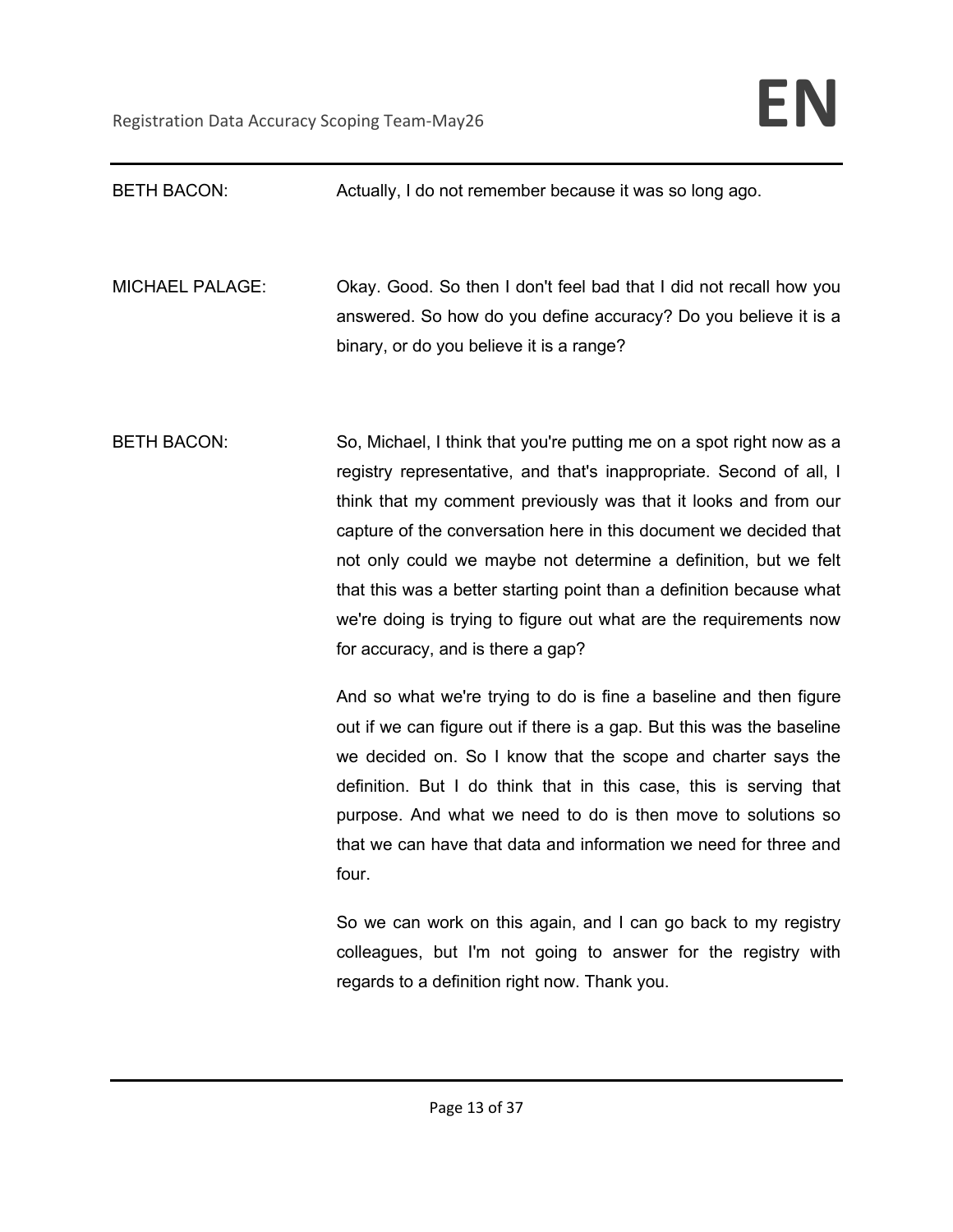| <b>MICHAEL PALAGE:</b>   | Well, I'm not putting you on the spot. We're trying to have a<br>dialogue, right? We're trying to have a discussion here. Roger,<br>you have the floor.                                                                                                                                                                                                                   |
|--------------------------|---------------------------------------------------------------------------------------------------------------------------------------------------------------------------------------------------------------------------------------------------------------------------------------------------------------------------------------------------------------------------|
| <b>ROGER CARNEY:</b>     | Thanks, Michael. I didn't know of Caitlin had anything. Her hand<br>was up before mine.                                                                                                                                                                                                                                                                                   |
| <b>MICHAEL PALAGE:</b>   | Caitlin, would you like to go?                                                                                                                                                                                                                                                                                                                                            |
| <b>CAITLIN TUBERGEN:</b> | Thanks, Michael. I was just going to note that following on Beth's<br>comments, it seems that the group, based on the comments to the<br>right in the document that Barry's displaying, is almost there in<br>terms of the current description of accuracy.                                                                                                               |
|                          | We have a couple of comments to go through to see if the group<br>can reach agreement because there's a few disagreements here.<br>And I'm happy to take the group through that, but I noticed there<br>are some additional hands. So I will defer to others. But certainly,<br>we can go through some of the comments and get a description<br>shored up in the writeup. |
| <b>MICHAEL PALAGE:</b>   | So what we will do Let's do that. So Roger, Alan, and then we<br>will walk through seeing if we could resolve this, although part of<br>my concern here is as I look through the screen right now,                                                                                                                                                                        |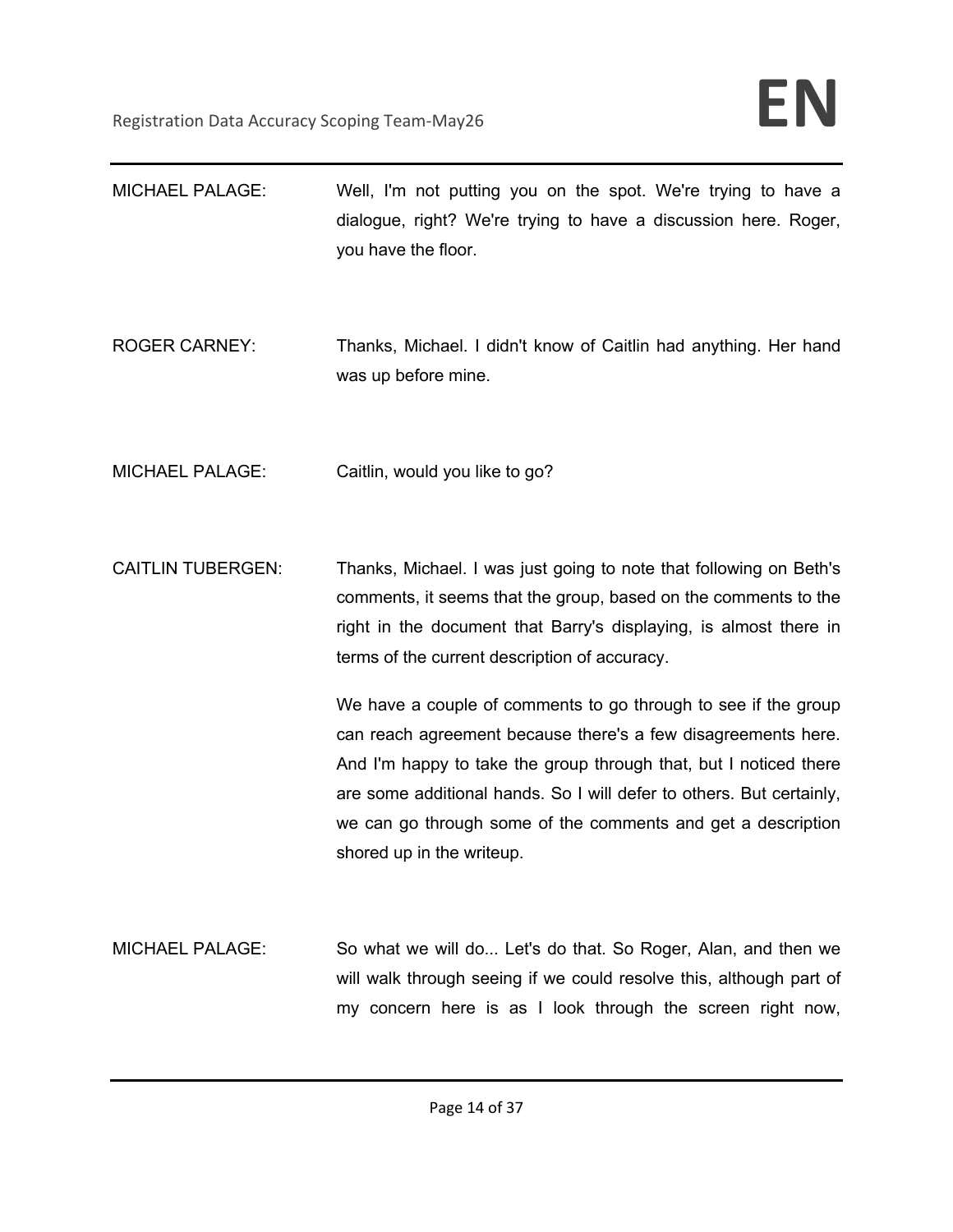Thomas Rickert not on the call. Sarah Wyld not on the call. Melina Stroungi not on the call. Marika not on.

So my concern here is, as I noted at the top, A, we are a little light in attendance today, which is understandable. Two, it's disappointing that no one took the time to add to this document. So given what we have, we'll walk through it, and we will try to see if we can make some progress. Roger, you have the floor.

ROGER CARNEY: Thanks, Michael. Thanks, Caitlin. This is Roger. Again, I was probably going to go to the same spot Caitlin was and just remind people that Manju provided a definition quite a while ago that the registrars definitely supported. And I think the registries had support for it as well and not exact, whatever, but it had support in the direction Manju was going with that.

> And, again, she added that to the document previous to this document and then added it to this document as well. And, again, you can see that Sarah commented in support of it. So I was just going to remind people of that suggestion and to take a look at it and see if we can coalesce around that. Thanks, Michael.

MICHAEL PALAGE: Alan.

ALAN GREENBERG: Thank you. These queues end up being long enough that by the time I get up what I was going to say is perhaps not the topic we're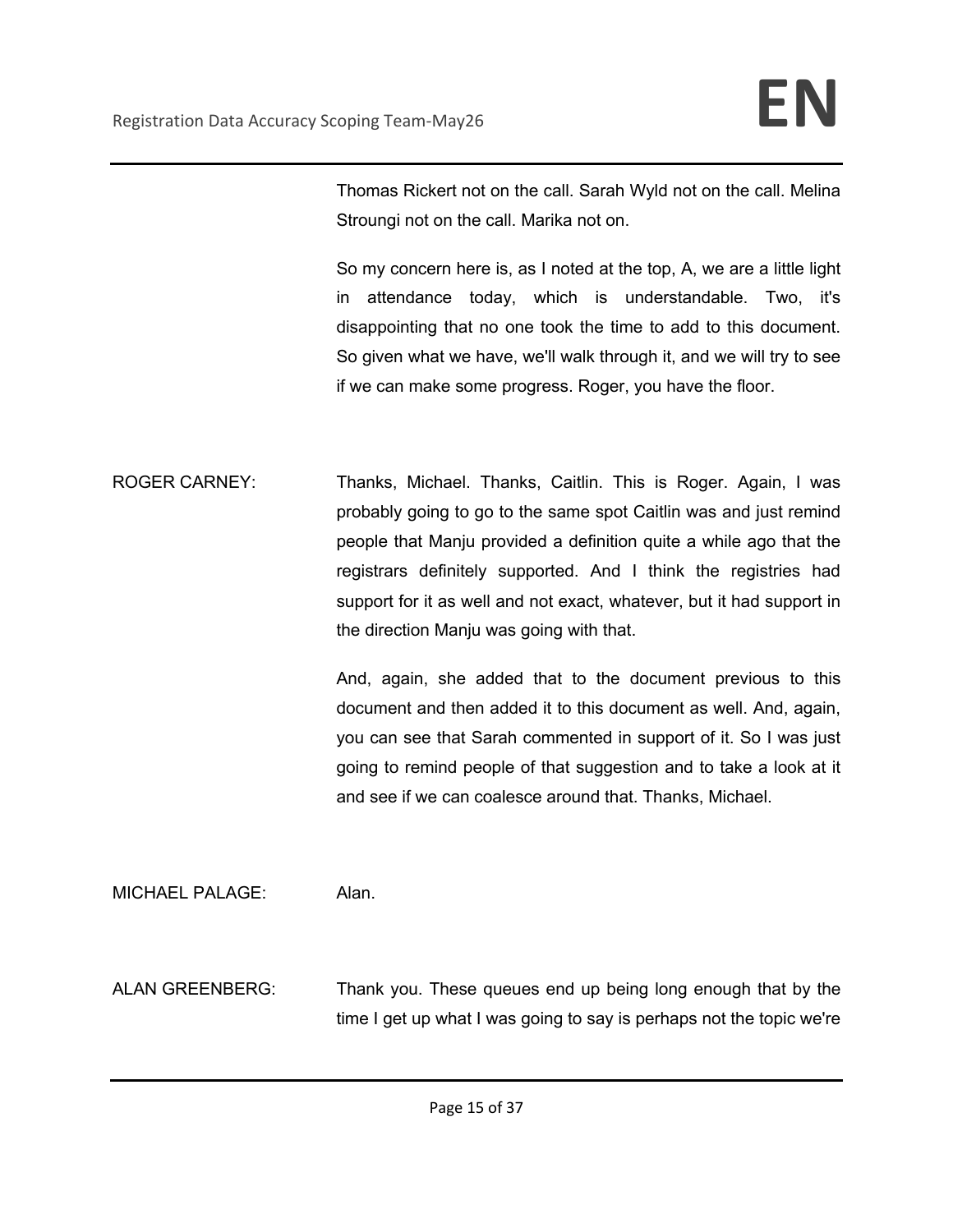talking about anymore. But I'll say what I was going to say anyway just to put it on the table. The concept of accuracy in my mind very much depends on what level of accuracy are we willing to require based on the reality of there are costs associated with this. There are difficulties. There are uncertainties.

Now, I'll give an example, and I'm not proposing it, and I don't want to have to have a debate on the merits. But as an example of a change that we might make in the future is instead of registrars having to verify one of two fields, they might be required to verify all of the fields that they have.

So, again, I don't want to debate the merits, and I'm not even advocating it. I'm just giving an example of a different level of accuracy than we currently have in the RAA, which we might decide is worthy of merit. That's why I put my hand up. Thank you. As I said, it's an example and I don't want to debate it.

- MICHAEL PALAGE: We don't have debates. We just have informed, constructive dialogue. And what we're going to do now is Caitlin, if you want to start walking through the comments. And again, we are missing a number of people, but let's try to have those discussions. Alan Woods before. Go ahead.
- ALAN WOODS: And thank you very much. Obviously, I'm the ultimate for the registry stakeholder group. So I try to defer to my colleagues more. But as an alternate, I didn't feel like… Maybe it's not a point in order but if people are not available to attend, that's why there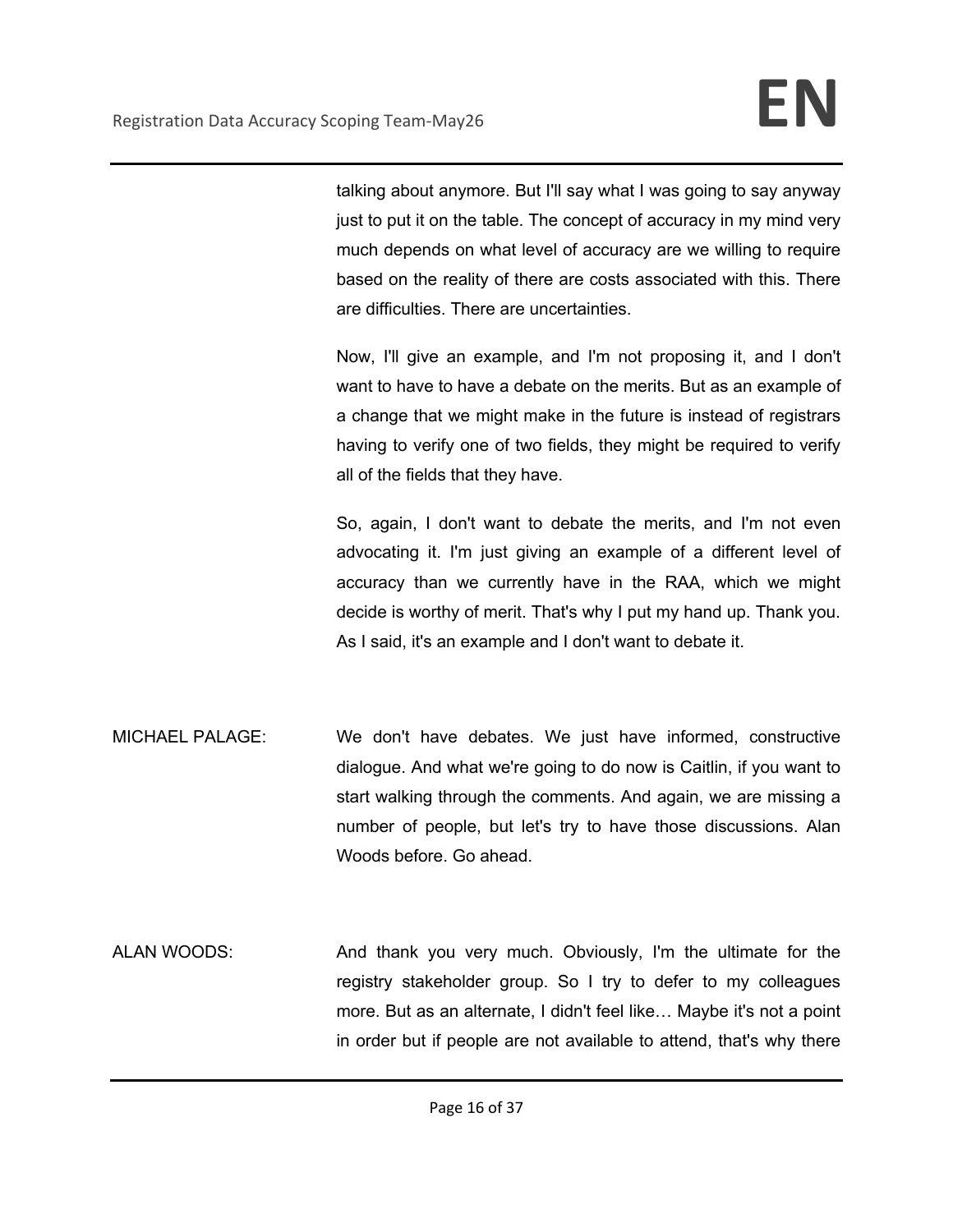are alternates on this call. And I've seen the chat that Kenneth from the GAC has said that he's prepared to respond to the GAC as best as he can. Owen is saying that he's on behalf of another person who was not able to attend.

So I understand that you want to make sure that people who have made comments can give their comments. But there is a timeline here. And that is the whole reason for us having alternates here. So I would urge people to consider that the representation remains here. It might not be the same people, but the representation is here. And we're going to be willing to move this forward. So thank you.

- MICHAEL PALAGE: There we go. So yes, we will sit there and move forward. And Kenneth can speak to the GAC. I'm sure he, Melina, and Velimira have been in contact. So I have no problem with moving forward. Let's. Shall we? Caitlin, do you want to start walking through?
- CAITLIN TUBERGEN: Sure. Thank you, Michael. So on the right hand of the screen, you can see the comments where we stopped last week. From Manju's second comment, which starts with also providing the text we discussed, the accuracy scoping team confirmed that they understand accuracy to generally refer whether something is true, correct ... Underneath that, we have agreement on this proposal from Thomas and Sarah. Melina is not comfortable with this addition. And so, Kenneth, if you perhaps would like to speak to that or propose alternate text that could be acceptable to the GAC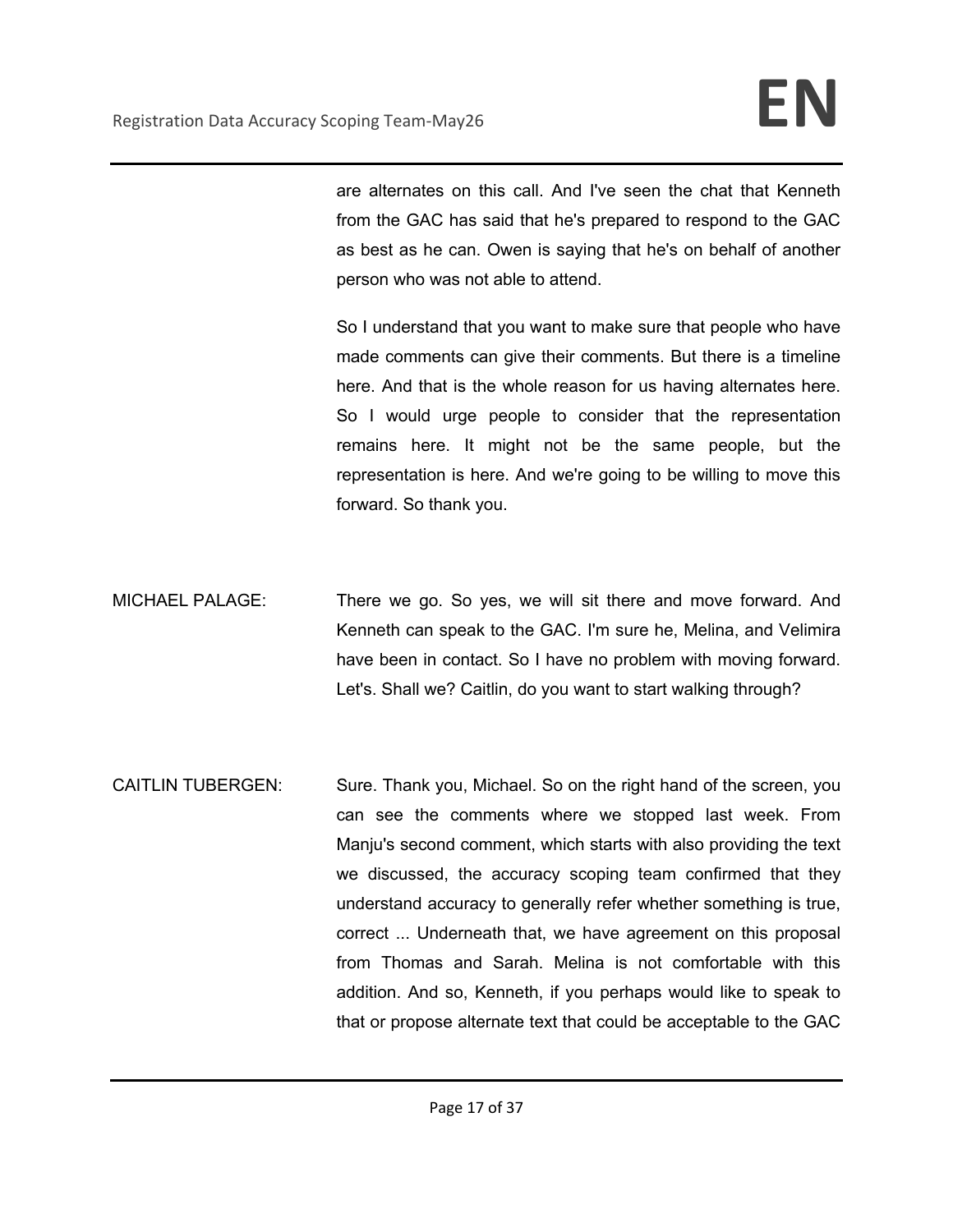or for that matter any others that have concerns with Manju's proposed text, please go ahead and speak that so we can resolve this portion. Thank you.

KENNETH MERRILL: Yeah. So I think I'm not going to provide alternate text at the moment, but I can do my best to explain certainly where the GAC stands here, which is that, unfortunately, we can't reach agreement on Manju's suggestion here.

> And we think that it's probably best to keep this to describing the current contractual and enforcement requirements to create a solid baseline that provides a good foundation for the future assignments. And so, unfortunately, I just think that that's sort of the state of play within the GAC right now and yeah, I'm happy to continue to discuss it.

- CAITLIN TUBERGEN: Thank you, Kenneth. It would be helpful if the GAC does have proposed text if they could provide that so that the group can react to it because it seems that there is some coalescing around the text that Manju provided. But I see Stephanie in the queue. Please go ahead, Stephanie.
- STEPHANIE PERRIN: I think it's... Apologies for the construction noises in the background here. And, of course, now the dogs are going to help out. It never fails. I like Manju's text, obviously. But I do think that if we are not in agreement and this is the best we can do that we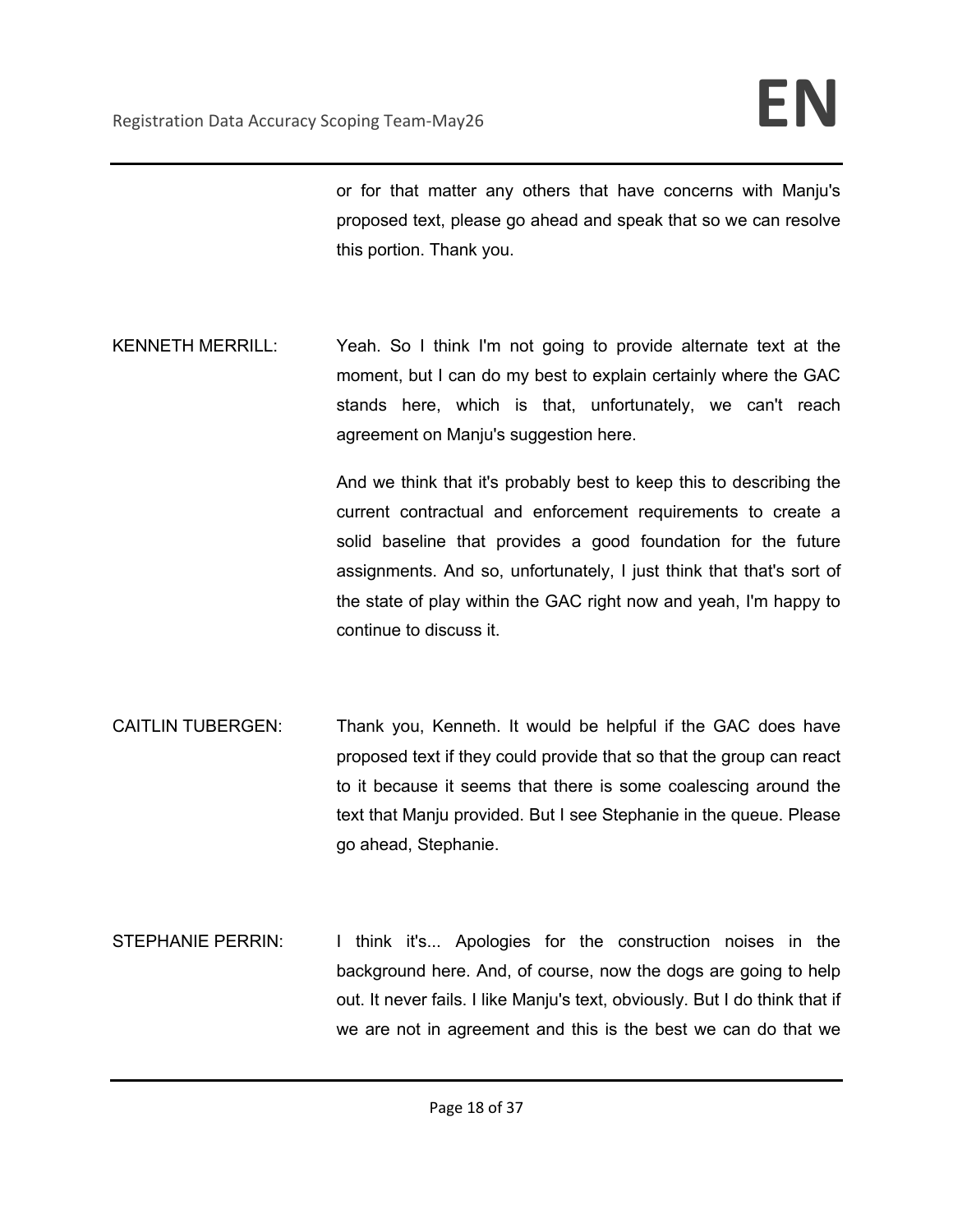owe it to further people reading this document later to lay out the discussion that we're having and the different opinions because this is not a foundation to build on by building in more accuracy.

As I think I've said many times, you have to keep in mind the purpose of the collection when you're defining accuracy in data protection terms. And we want to make sure that people understand that as per the contract, this is as accurate as the data needs to be for the purpose for which we, the controllers, and I'm speaking in the [inaudible] for the contracted parties, are using the data. Thanks.

- MICHAEL PALAGE: Thanks, Stephanie. Kenneth, is there anything that we can perhaps provide, additional input, insight, that you think might be able to convince or just the concerns of the GAC on this wording, since there seems to be growing consensus within the group? Any way to bridge that gap do you think?
- KENNETH MERRILL: Well, so I'm curious if Manju... I think you said Thomas is not on the call, and I know Sarah's not on the call. But it might be helpful just for me personally speaking for someone to sort of describe in plain terms what the gap is there and how we think it might be bridged.

MICHAEL PALAGE: So is Manju on today? I don't see him. Okay.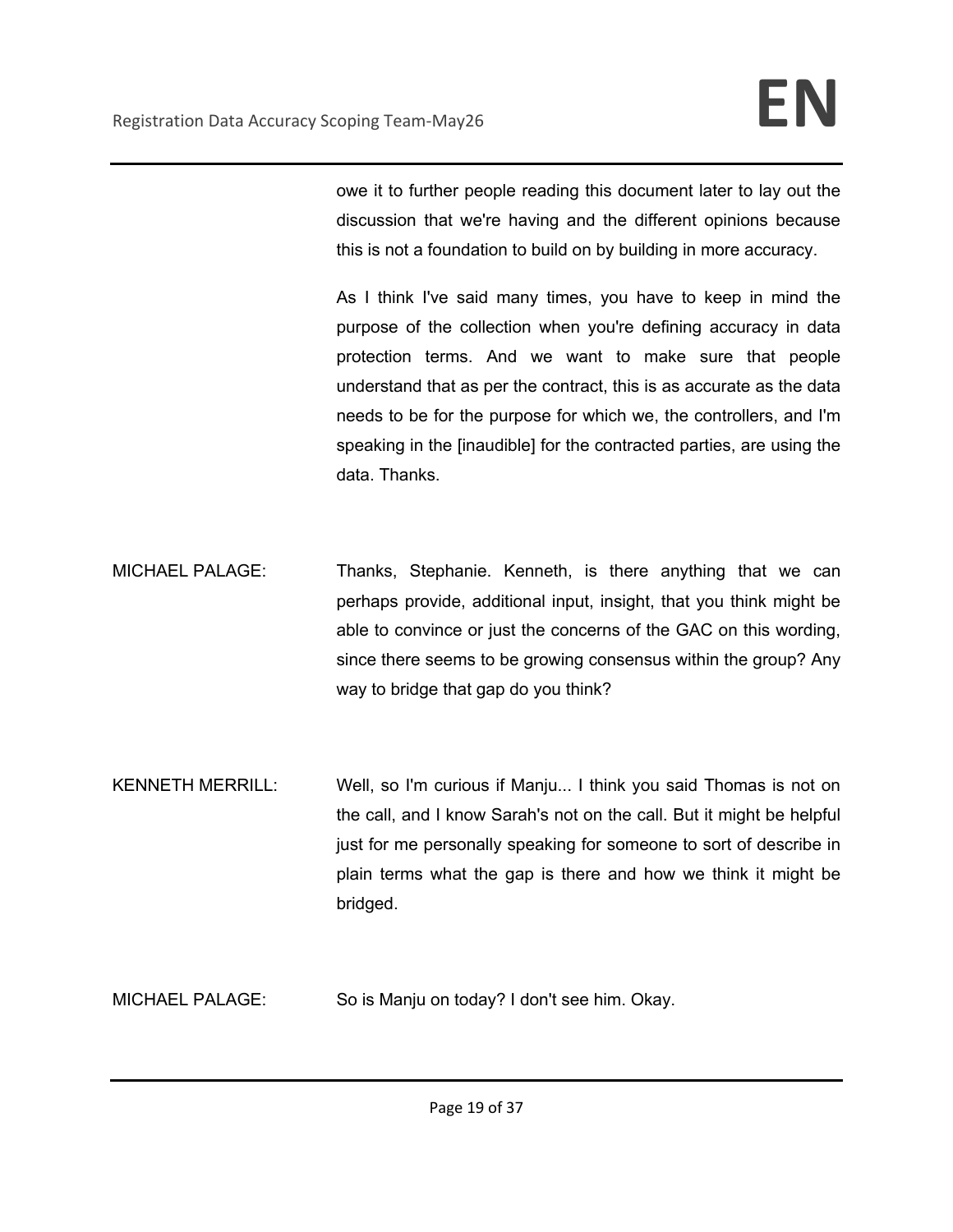'

MANJU CHEN: Yeah, I'm here but I'm sorry, I didn't understand what I was asked to do. Can you please just repeat? Sorry.

MICHAEL PALAGE: Kenneth, can you perhaps...? Thank you.

- KENNETH MERRILL: Yeah, I'm happy to. So yes, just if you could sort of walk me through what the proposal is here and what the gap is between your suggestion and the GAC's as written here, as you understand it. That would help me understand where there might be room for us to reach some consensus here. Did that help?
- MANJU CHEN: Yeah. Yeah. So I'm going to try my best. So what I proposed I think you can read in the document. It's actually a slight modification of what Registries Stakeholder Group has suggested. And so we're basically suggesting that there is this kind of general concept of what accuracy is. And then, there is another concept of what accuracy of registration data is.

And I think that one Melina is not agreeing is actually the latter part, which is the accuracy of registration data. And she doesn't think that it should be defined as a degree of currentness. But according to the contract, according to the agreement, it's definitely, well, that's what we understand it because it has to be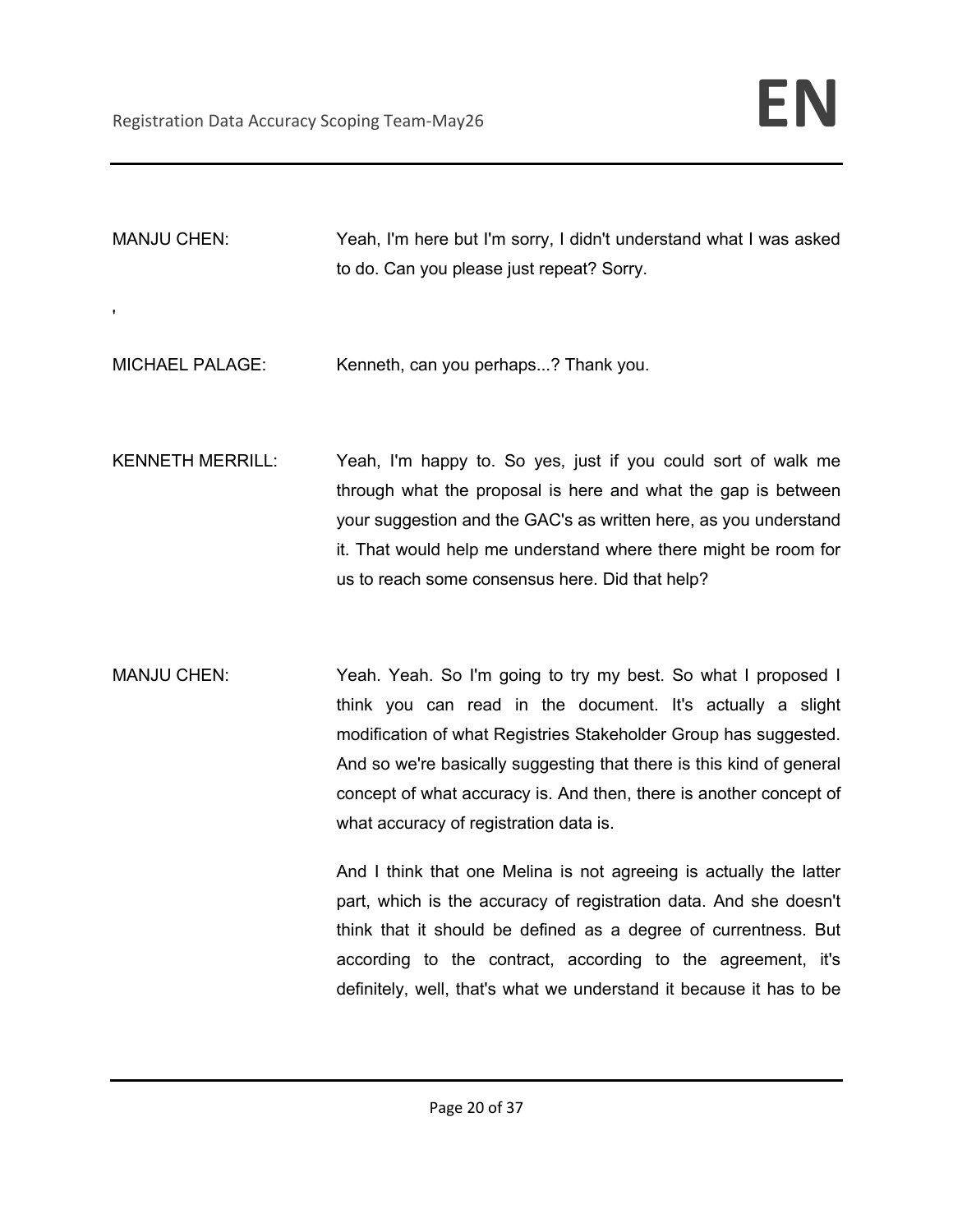measured against a specified standard. And that would be not the same as what we generally understand as accuracy.

And I think Thomas and Sarah, we agree that there needs to be a distinction between this kind of general understanding and what really accuracy of registration data is. But I guess that's... The latter one is what Melina is not agreeing with if that helps. Sorry.

- MICHAEL PALAGE: Was that helpful, Kenneth?
- KENNETH MERRILL: It was but I see Roger and Alan have their hands up. So I'll get it in the queue.
- MICHAEL PALAGE: Okay. Hold on here. Let me get to the hand raises. Okay. Roger, you have the floor.
- ROGER CARNEY: Thanks, Michael. I think it's interesting when we look at our assignment and what we've provided here. It seems like everybody agrees here what's written in the document, not the comments. I'm specifically talking about what's in the document. It seems like everybody kind of agreed that that's basically what's in our contracts and how it's enforced.

And when we look at our assignment, it was said is there a current definition? And I think everybody's agreeing that there is no such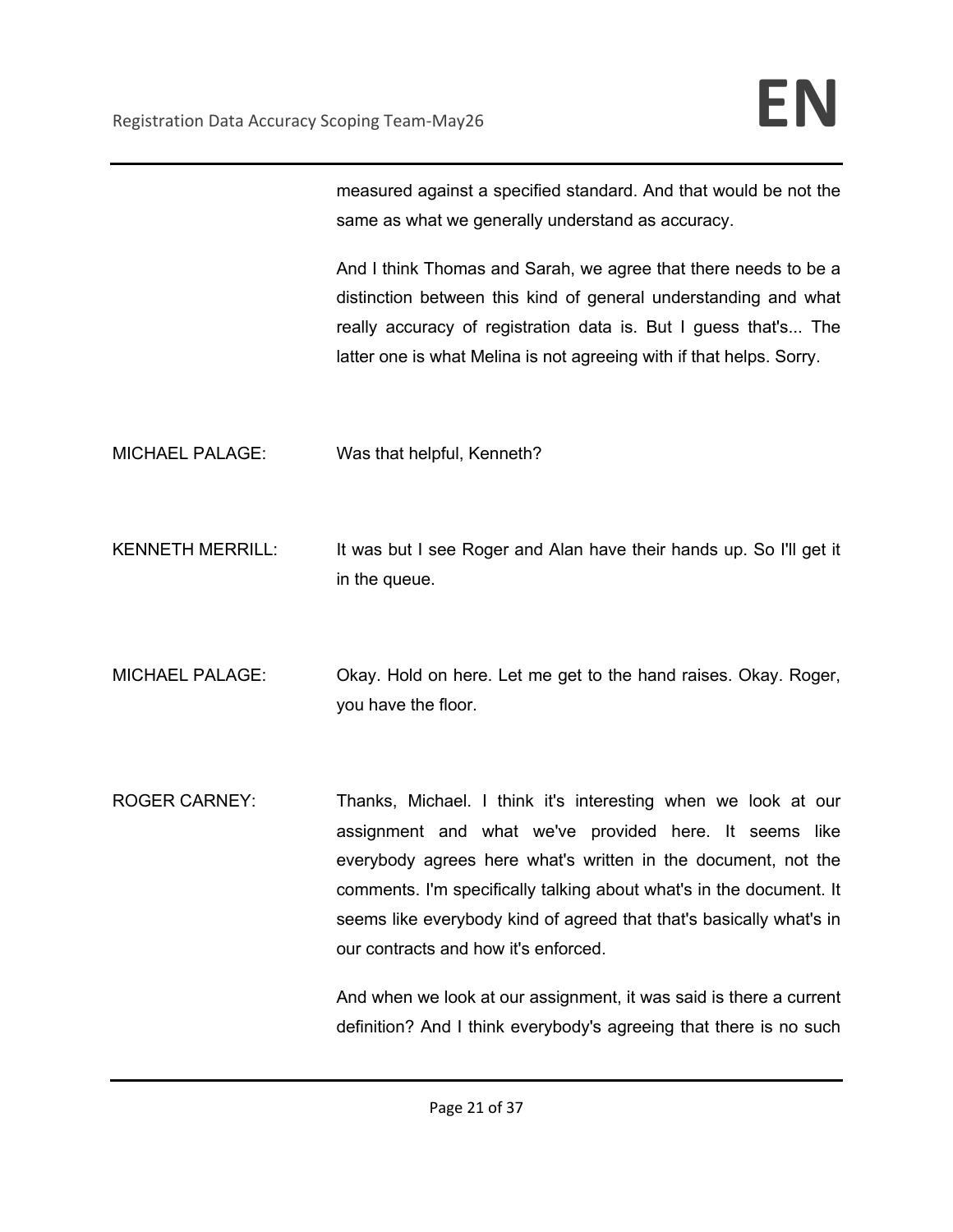thing as a current definition of registration data accuracy. I think maybe there's a thousand different definitions, but there's not a definition that the assignment asked us to look for.

And then, the next part of the assignment was if that, is there a working definition that could be used to continue the discussion? And I think that the thing is what we have in the document is all the requirements that should bubble up to support a definition, but there is no definition there.

So to Ken's point, I think the big gap here is that we have great requirements that they're followed. And again, maybe people don't know that that happens, but it does happen. All the registrars and registries follow the requirements here that are listed.

But I think it's the point of what is the issue is, and that definition is really truly the gap that exists is there's no gap that these requirements are feeding into that says, "Okay. All these requirements actually do achieve that definition," or, "They fall short of that definition. So we need to add other requirements or whatever it is." And to me, that big gap is that definition. And I think that [inaudible] provides a good working definition to continue this discussion on. Thanks.

MICHAEL PALAGE: Alan, you have the floor.

ALAN GREENBERG: Thank you very much. I hadn't commented on the definition, but I'll try to now. My problem with it is it starts off by using terms which,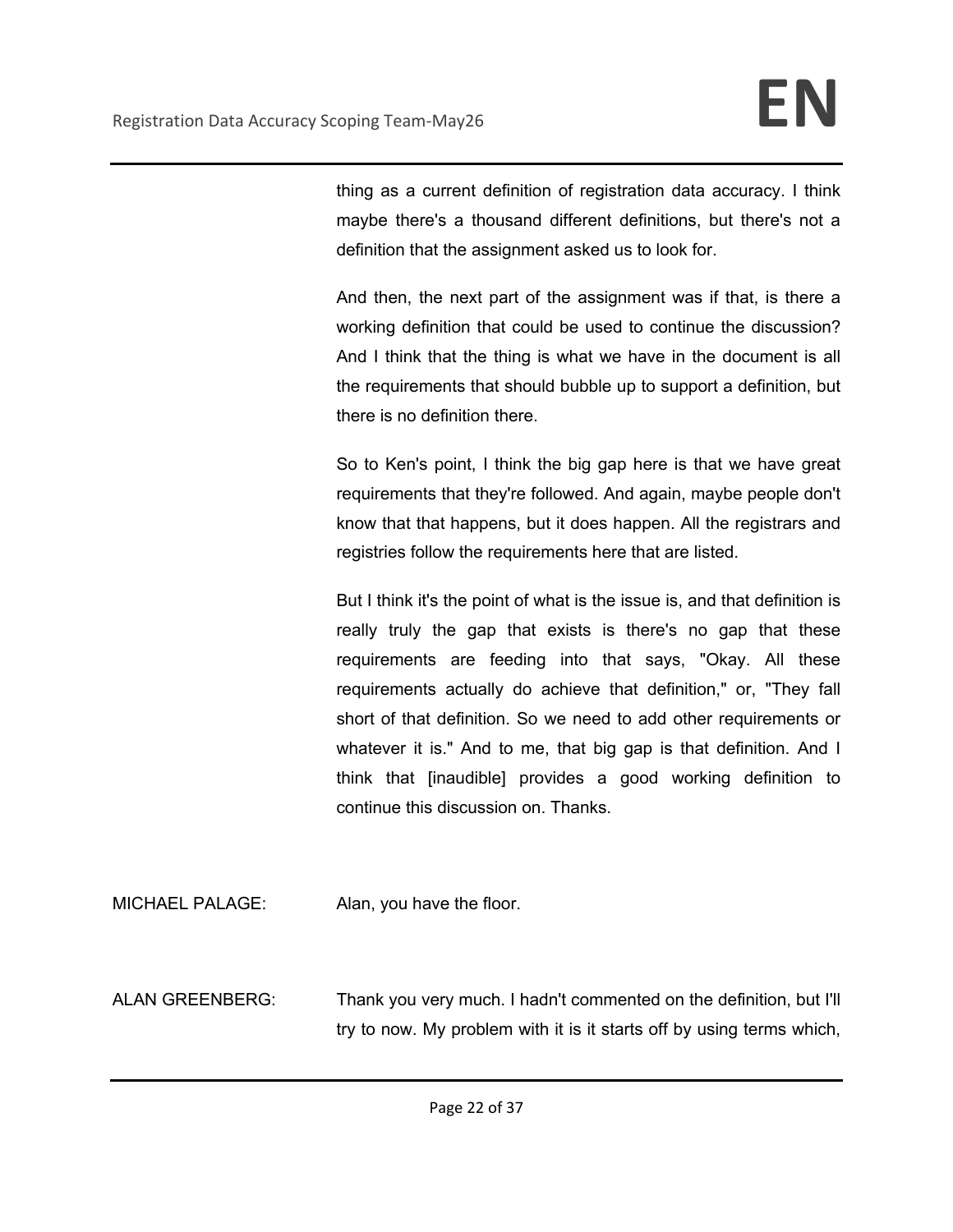in general use of the English language, are absolute terms, true, correct, free. If we say something is free from PCBs, we assume there are no PCBs in it. If something is true, it's not false. So those are rather absolute terms.

But then goes on to say correctness, which is one of the terms used, is subject to here on specific standard. So that says but there is flexibility, depending on what the standard is. So saying that it depends on the standard we're using, but we're not talking about the standard in this particular document, makes it easy to accept the definition.

In this case though, there seems to be a contradiction of first specifying absolutes and then saying but there is a variable standard associated with the correctness. And I'm not quite sure how I rationalize that. Thank you.

MICHAEL PALAGE: So if I can before turning it back to you, Kenneth, let me try to perhaps thread the needle and tee this up as the chair as to the different competing views that I see before the group. So on a personal level, I myself find myself aligned with Manju's proposed definition.

> It actually makes me feel good that that half-a-day I spent in the library going through multiple dictionaries looking at the term accuracy has helped move forward in this area. So here is the challenge, Kenneth, and it is, unfortunately, that we don't have either Velimira or Melina on the phone with us today. But I think it actually goes to the comments that Alan just made.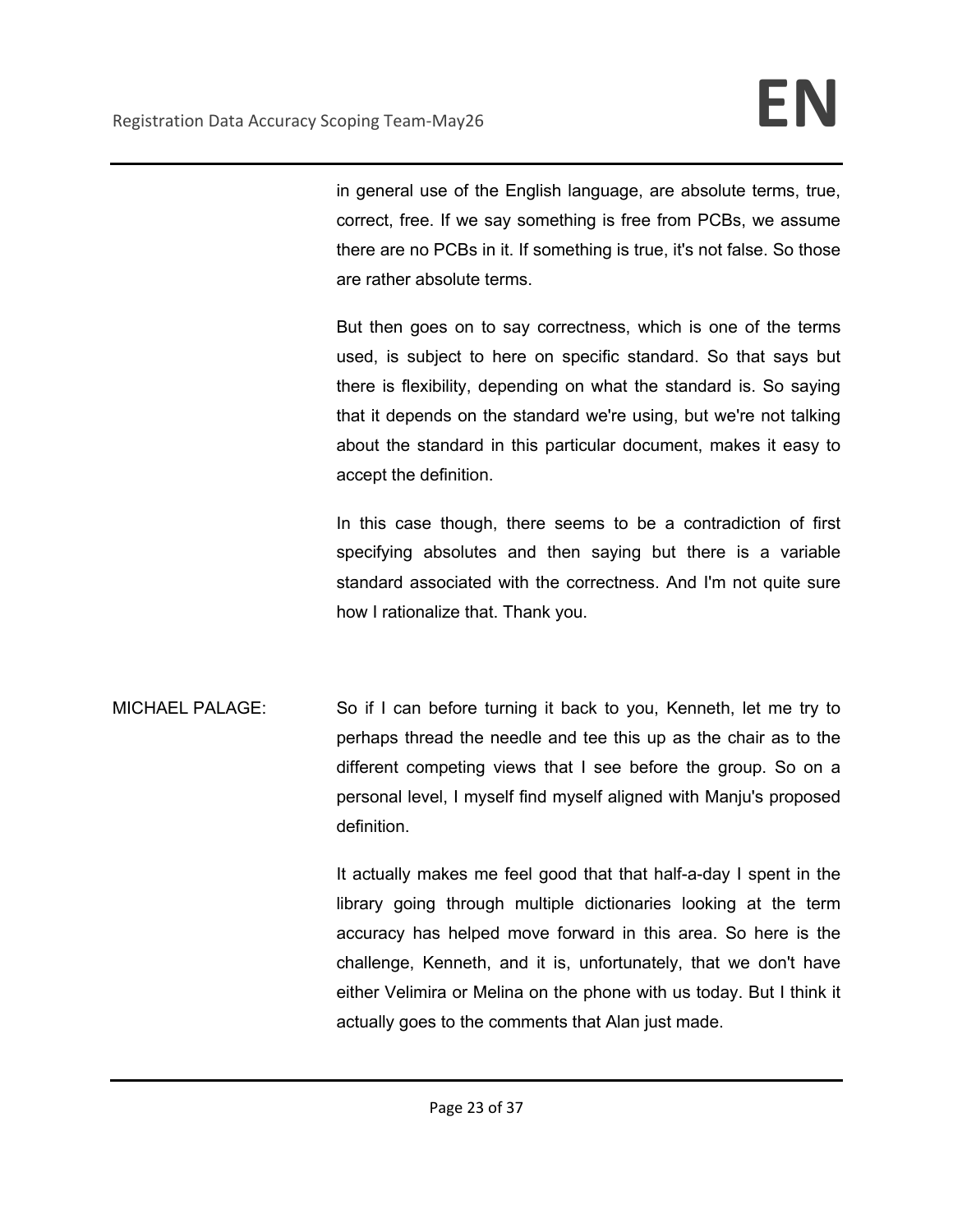So in the lead up to the trialogue regarding Article 23 in NIS2, the wording, I believe, talked about complete and accurate. And then, there was a proposed markup to include the word verify. so to go to Alan's point, if something is complete and accurate, do you really need to verify? And it is that confusion as to I think what is going on here. And that is what, I think, we're struggling with.

The reason why I personally find no problem with the degree of accuracy and how I can reconcile the concerns that Alan has raised is I look to the identity space. So in the U.S., we have the NIST requirements. And under NIST, under the identity assurance levels, there's three different levels, IAL 1, 2, and 3. You have been identity proofed, but to what degree have you been identity proofed? That actually corresponds quite well, as well, to the European eIDAS where there's low, substantial and high.

So to me, I think complete and accurate or using the terms true, complete, and free of error, I think that scales and that is how I personally am able to reconcile that. And, again, if Melina or Velimira were here, I would be asking them the questions of, again, eIDAS has low, substantial, high, NIST IAL 1, 2, 3. So to me, those definitions kind of support a degree or range.

And this, again, goes back to the question that I think Alan raised. Does it mean one or two verifying other things? But I'll stop there. So does that help, Kenneth, you? Again, that's my perspective as chair trying to reconcile what I know, what I've heard, and how I'm trying to bring the group forward to consensus. Did that help? Do you think that will help if you were to take that back to the GAC to maybe address some of their concerns to bridge the gap?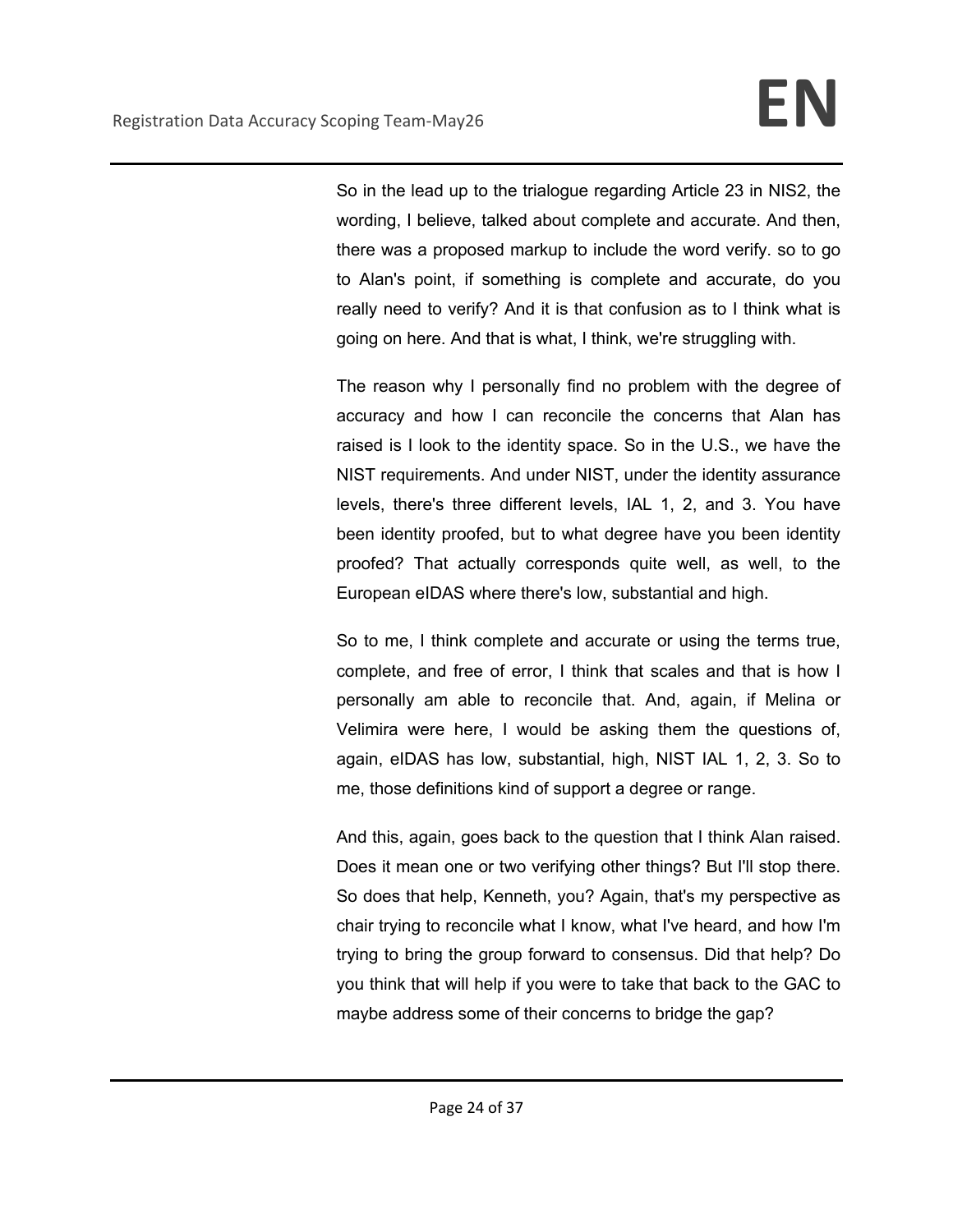KENNETH MERRILL: Yeah, yeah. I get it, and I am genuinely trying to sort of off the top of my head here think of some text that might thread the needle here. But I'm also trying to fairly represent the variety of sort of thinking on this within the GAC. And so I don't feel comfortable saying yey or nay to this right now.

> I think maybe I'll defer to or I see some other people are getting in the queue. I am sort of working on some text right now here in front of me on my legal pad. And maybe others have sort of variations on this that might get us there. But I also, Michael, am not wanting to drag the group down today on this. But I do understand and will certainly take this back to the GAC because I think it's closer than it appears at least from my point of view.

- MICHAEL PALAGE: I appreciate that, Kenneth. And again, I'm not here to put anyone on the spot. I'm just kind of here to foster a dialogue to move the group forward. So I appreciate that and understand that you will probably need to take your proposed text and share it with your colleagues before probably sharing it more broadly with the group. So I appreciate that. Susan, I see you have your hand up. You have the floor.
- SUSAN KAWAGUCHI: Thanks, Michael. And I have been derelict in my duties and will put comments in soon on all the documents. I am close to agreeing to this, to Manju's definition, but to sort of one very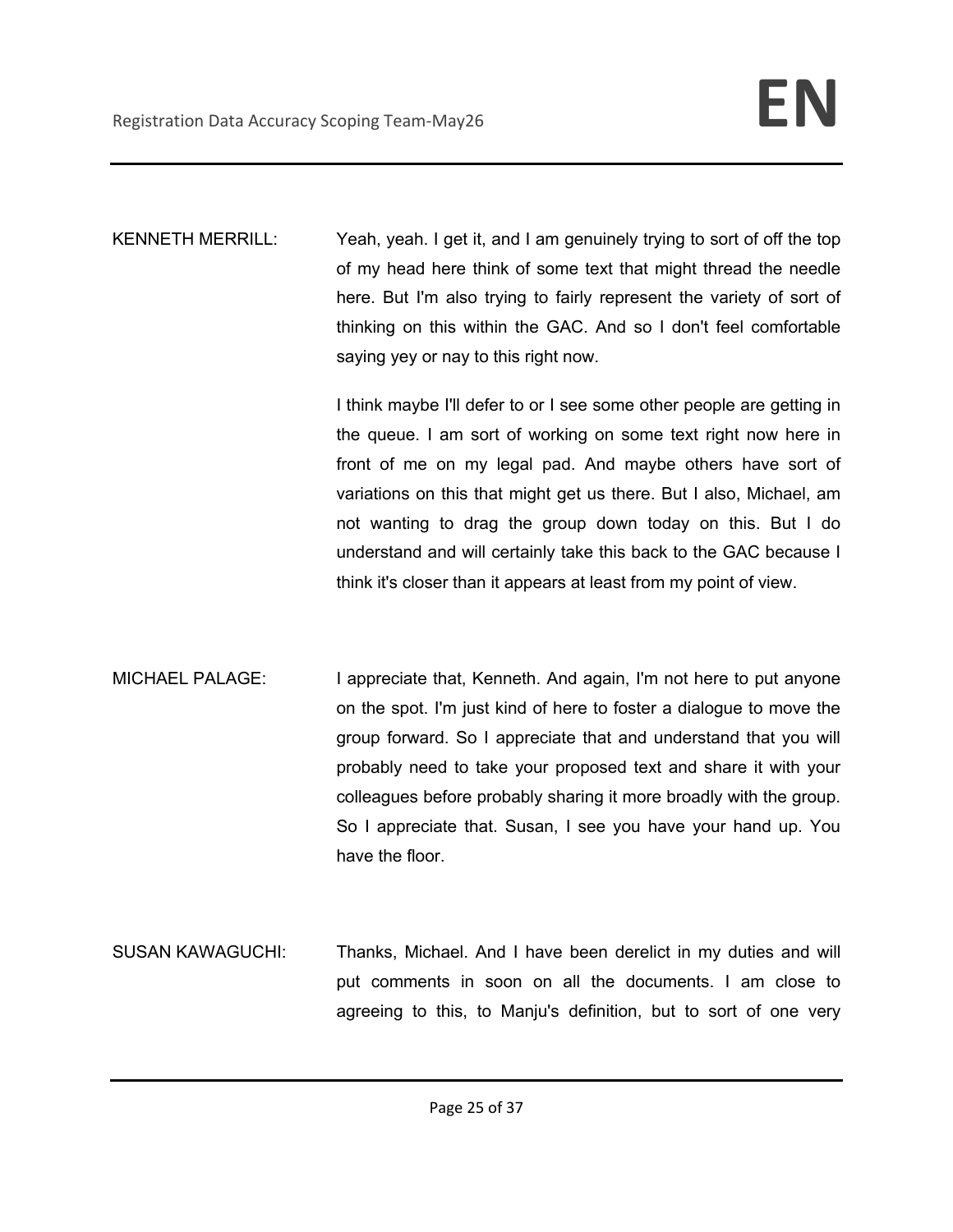critical comment and then jsut sort of a question in definition needed I think is what is a specified standard?

If someone was trying to implement this where... And maybe this has been discussed and I missed it because I was on vacation and missed a couple meetings. But what is the specified standard? I think that would have to be fleshed out.

The most critical for the BC, and this definition would not serve well for what the BC is probably most concerned about with accuracy is that yeah, you can look at a registration and go, "Yep, this is an entity. I've seen this before. I can validate this entity over here, and I can validate their address over there. And the email address has been validated by the registrar, but only the email address is valid and accurate for that specific registrant."

So we're totally missing the scenario that the BC is extremely concerned about is basically identity theft. Using a third party's data, is this data accurate for that specific registrant is the question that BC would like to answer in making a decision if registrant data is accurate. And that's what I see the most.

Now, I see a small subset of all WHOIS registrations. But I see the enforcement targets for major brands, not just Facebook, but major brands across the internet. And it's routinely that the data entered in by the registrant most likely does not belong to that data, is not accurate for that registrant. So I will put a comment in to reflect the BC's stance on that. But I think unless we can include language that indicates that it is accurate for that registrant, then this is not a fully fleshed out accuracy description for me or a working definition even.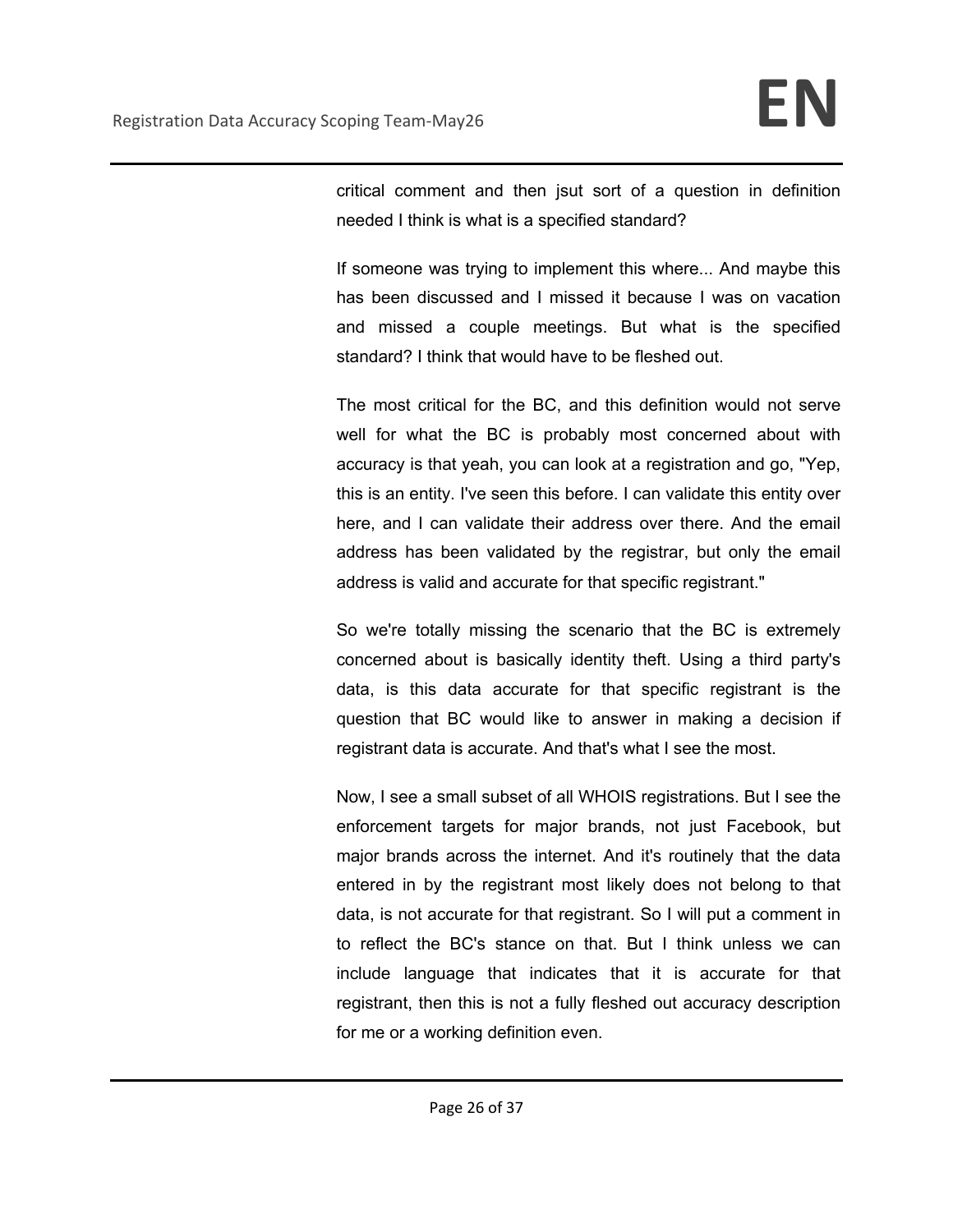MICHAEL PALAGE: No, and I appreciate that, Susan. And to go back to that and how I would try to reconcile that is if you look at NIST, identity assurance level one that's basically, if you will, self-attestation. So if someone was to say, "Here's my email. Here's my phone number," and let's jsut suppose they were both operationally tested, under NIST, that would meet identity assurance level one.

> So, again, that could be viewed as complete and accurate for purposes of IL one. That would not, however, rise to the level of IL two where you are actually binding that email and phone to the actual individual where there is some level of authentication. And again, this is one of the things that's unique about the eIDAS approach where they bind both identity assurance level and authorization together whereas NIST splits those two things together.

> So I think that is where the BC may have a disagreement on what that identity assurance level is or what that authentication level is of the binding of the data to the registrant. And what I'm trying to do here is I can respect that the BC may disagree on that. But as far as trying to come up... Getting back to our charter with what we are tasked with, I think this definition will encompass your concerns. You may not like it, but the outcome of it or how that definition is applied, but that would be my feedback. Roger, I see you have your hand up.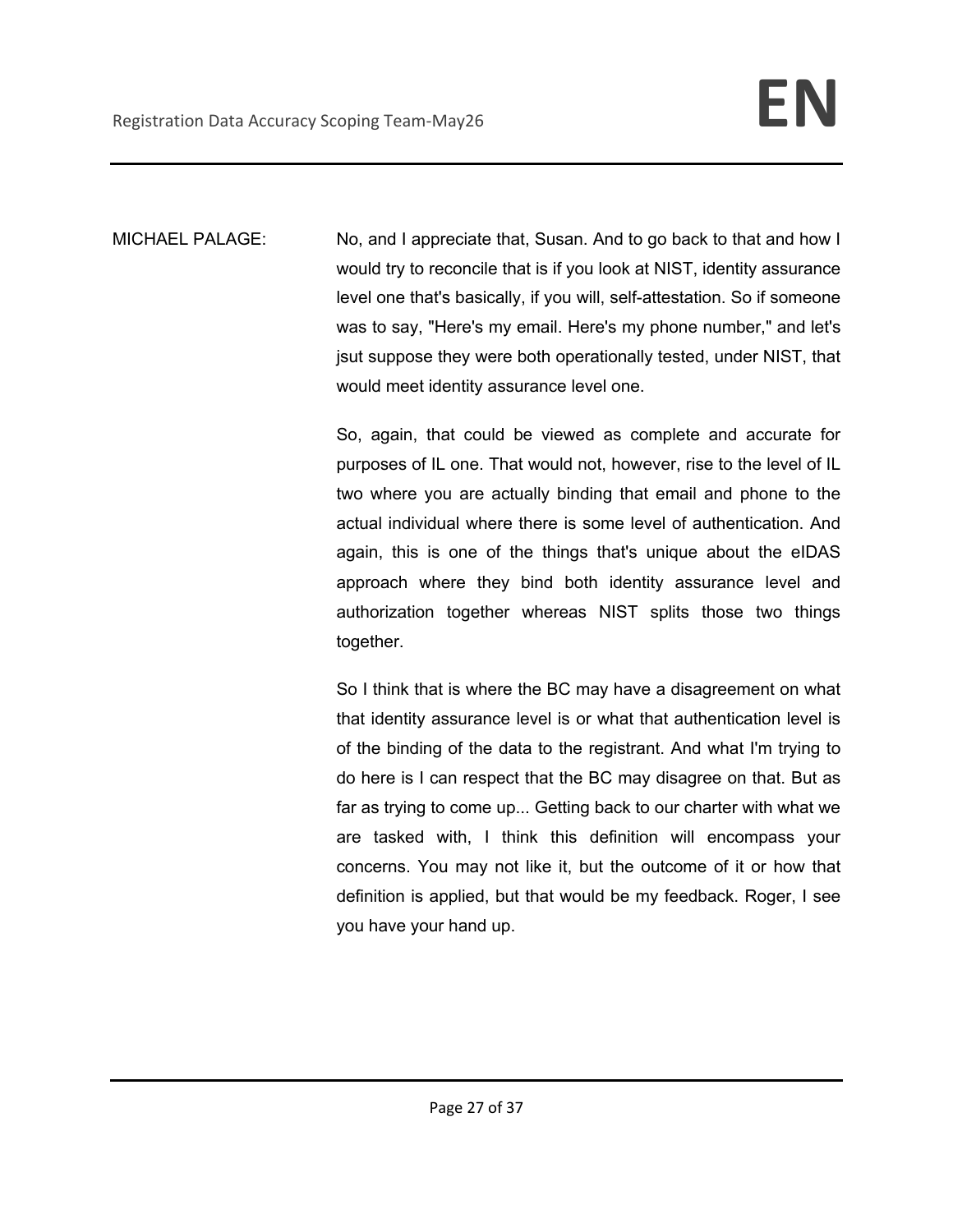ROGER CARNEY: Thanks, Michael. I actually raised my hand to respond to a few things that Alan said. But I think Susan kind of tied some of that together. I think that her concern, and I think Alan had the same concern, about what the standard is in Manju's proposed definition, and I agree. I think that that's something that would need to be fleshed out some.

> But one of the things Susan mentions, and I think, Michael, you kind of tagged along with that, I don't think that's for assignments one and two. I think that's for later assignments. I think that's what people want it to look like, not what it is. And I think that that's one of the important things.

> And one of the other things Susan mentioned was something about validated, but the email is verified. The other data is validated, and just to be clear on the terminology. But two things on what Alan said. And I don't know if that's where Alan's struggling. But I had a problem when I read Manju's suggestion the first, I don't know, the first 20 times I read it, I wasn't separating the first part from the second part.

> And I think Melina kind of grabbed onto the second part. But I think that that first, I think if you basically make two sentences out of it instead of one long sentence and just saying, "Accuracy is generally blah, blah, blah," but then in that idea and then move onto the idea of registration data accuracy is being defined. Separate the first part and second part of that suggestion there.

> And I think it reads a lot easier and makes a little more sense in that really the first part of the sentence is just narrative where the second part is actually the working concept because this working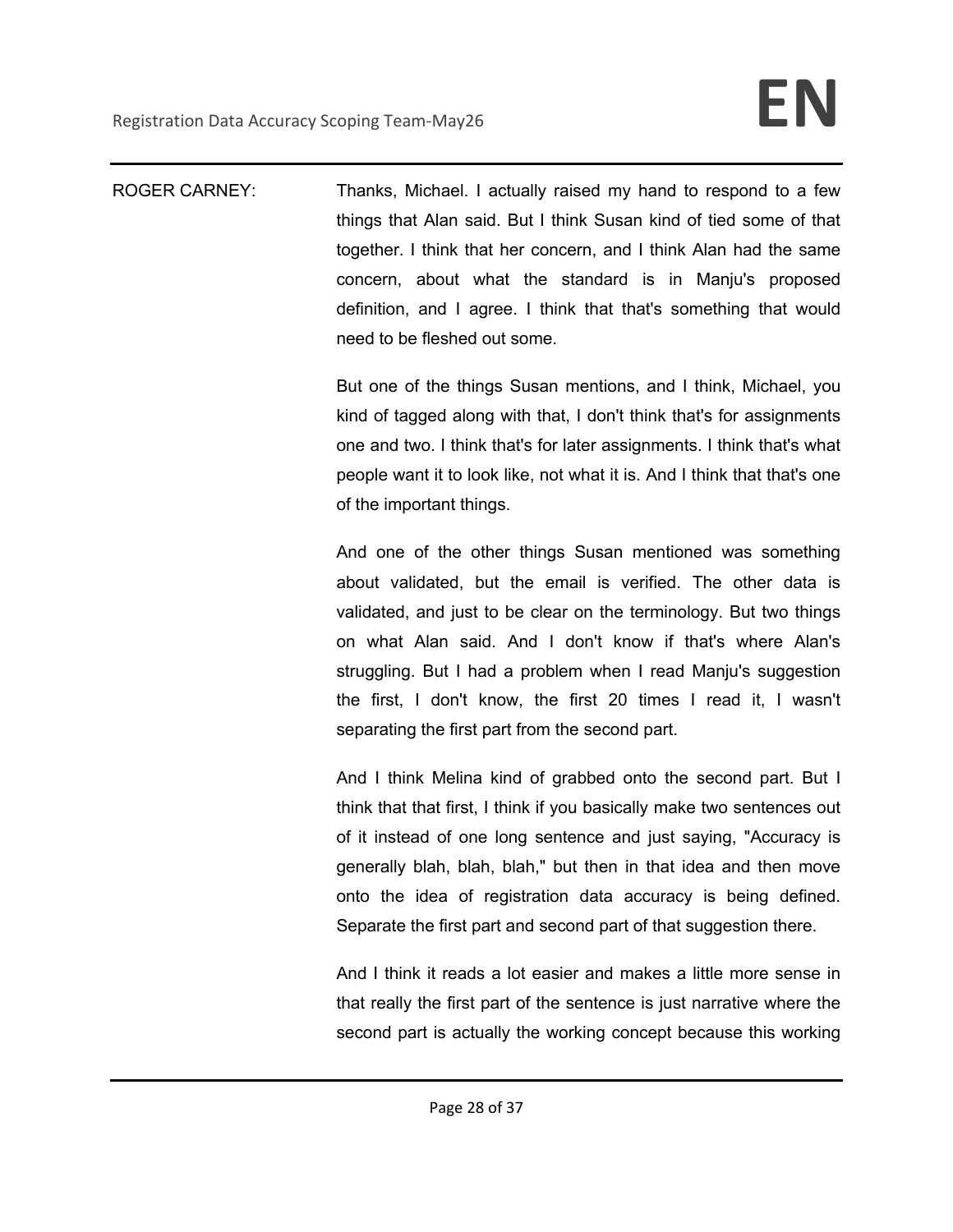group or this scoping team is not charged with defining what accuracy is. It's defining what accuracy is according to [inaudible]. So general accuracy, we don't have to define that.

And Michael, you found numerous different ways to describe it. But this group is tasked with registration data accuracy. And to Alan's point, that the standard I think is... I like this wording but I think that, obviously, there's another step after this that gets to okay, what is the degree, and what is that standard? And I think that that's probably the harder part. And I think that's probably the bigger part that changes from today to what people are suggesting for it to look like tomorrow. The registration data, all these fields, even back when they were originally [inaudible], obviously, were created for contactability.

And I would argue that's probably the standard that we're looking at is the contactability is this information contactable? And I think Susan's mentioning is it actually the person? I don't think that that's what it means today. I think that's what people want it to be tomorrow and again, what assignments three and four are for.

Hopefully, that helps. And again, that was just kind of my thought process as I went through it. And maybe that doesn't help Alan because he understood it that way or not. But that's just my thought process. Thanks.

MICHAEL PALAGE: Thanks, Roger. So I just looked in the chat. We have a number of people that are going to be dropping off at the top of the hour, which means we're probably going to be dipping to, if you will, an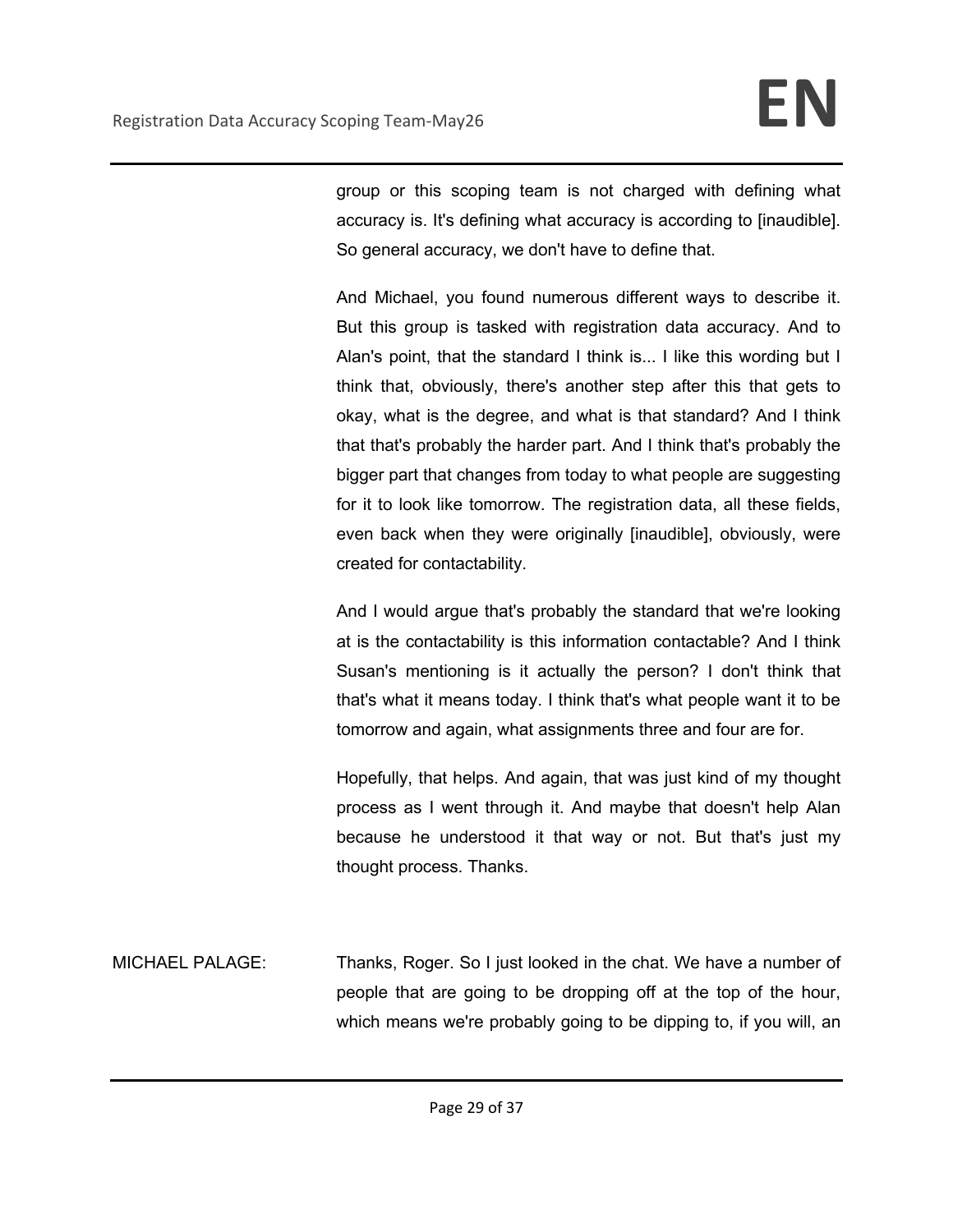unsustainable level of participation. But I do want to get through everyone in the queue.

And if I could, Susan, before you drop, would it be fair...? Perhaps if you could engage with the BC to see whether this definition provides both a current versus future state while addressing your concerns. So could you sit there and say, "This is something we can live with. But the BC notes that under the specified standard as applied today, we find unacceptable for these reasons?"

Because I think what I really like about this definition is this specified standard gives us the flexibility to apply it to today's contractual arrangement but has the flexibility to scale going forward. And specifically, what will be interesting is once the final text of NIST Article 23 is made available, then that needs to be transposed into individual member state law.

I think as that happens what that specified standard is will become clearer through best practices among other registration authorities in the community. And that will perhaps drive and inform the discussions. So instead of us trying to come up with something rigid, I'd like a definition that provides us the flexibility to grow and evolve over time. My personal comments on that. So again, I just want to go through the last here. Stephanie, you have the floor.

STEPHANIE PERRIN: Thanks very much. As I said, I think it's important in this report that we flesh out all the perspectives of the various players because they are, in some cases, diametrically opposed. I understand why the BC might want verified data. But forcing registrants to do more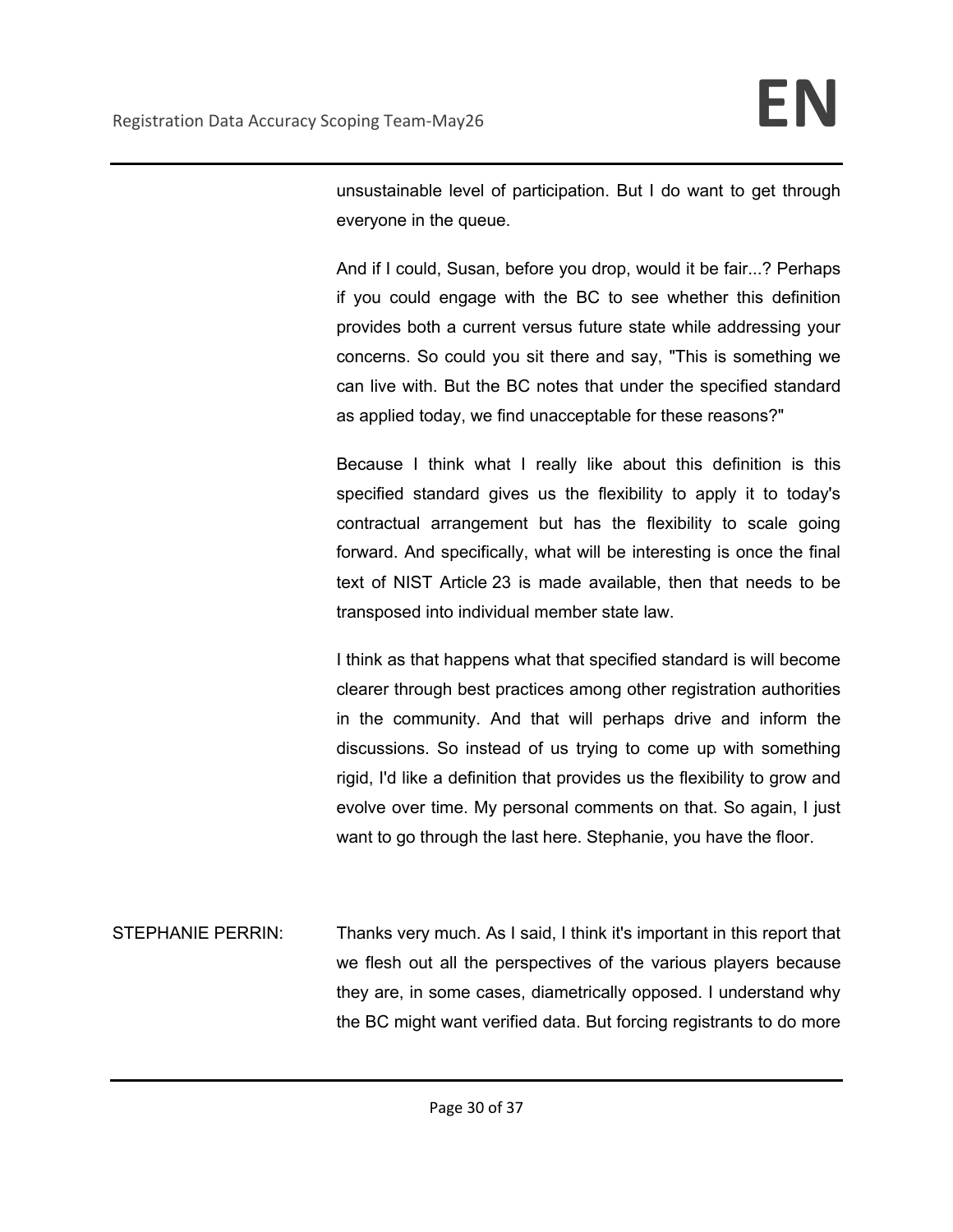than is necessary for the purposes of registration, in other words, you don't need verified data for the registration. You need verified contactability, which is not the same.

So it potentially violates the data protection law. And it also introduces an element of risk because a large collection of verified data is a much more attractive target. We would have to ensure that the security is good. And we have no metrics at all on the actual success of our access to information requests that are going to be made.

In other words, we do not know yet whether we will be in compliance with law or if some of the registrars will just throw up their hands and release data willy nilly to any requestor, which then puts us in the potential of having identity theft because they'll be getting verified data. So that's a perspective that I believe the NCSG supports. And we would like to write that up and include it. Thanks. Bye.

- MICHAEL PALAGE: Thank you, Stephanie. I look forward to seeing that in the write-up. That would be helpful. Kenneth, you are next in the queue.
- KENNETH MERRILL: Yeah. So I wanted to follow on Roger's comment that I do think it reads better to split the sentence up into two. I think it's clearer for the reader that it's reflective of sort of the totality of understandings here. And then, I guess I have a question, and I know we're reaching a point here which we might not have enough people to proceed.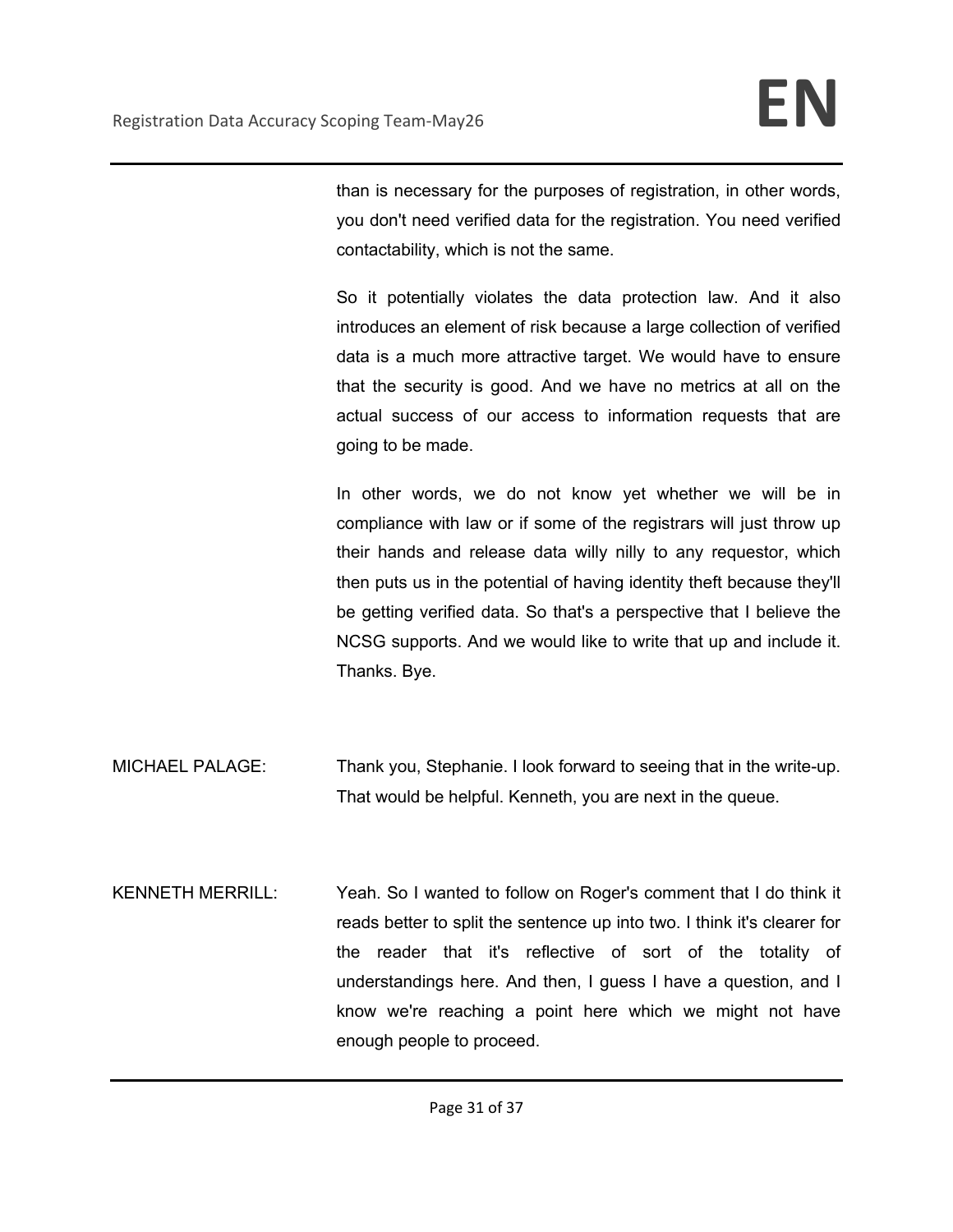But the second sentence there, is that reflecting what is in the registrar contracts or just... And apologies for my naivety on this. I'm fairly new to the group so still looking to wrap my head around everything. But it would just help me sort of understand what the providence of that...what is animating that second sentence, which I think is the point of friction for some members of the GAC. Thank you.

MICHAEL PALAGE: I will let Manju speak that. But I believe that those were some of the definitions that I pulled from a number of dictionaries in trying to define the term accuracy. And the reason I did that, Kenneth, was I literally went to the California Statutes that talk about in a contract dispute, how one goes about interpreting the language, plain meaning. So I said, "Let's just go to the dictionary." So that is, I think, some of my... That was some of the research I did. I do not want to speak for Manju. So Manju, could you perhaps speak to the source of where you authored your text?

MANJU CHEN: Like I said, it's actually from what Registries Stakeholder Groupthey actually suggested this text in their write up of I don't remember what, like a working definition or something. So, actually, but then we had questions of—several, because they didn't have generally referred to or something. So we simply added generally referred to whether something is true, correct, and free.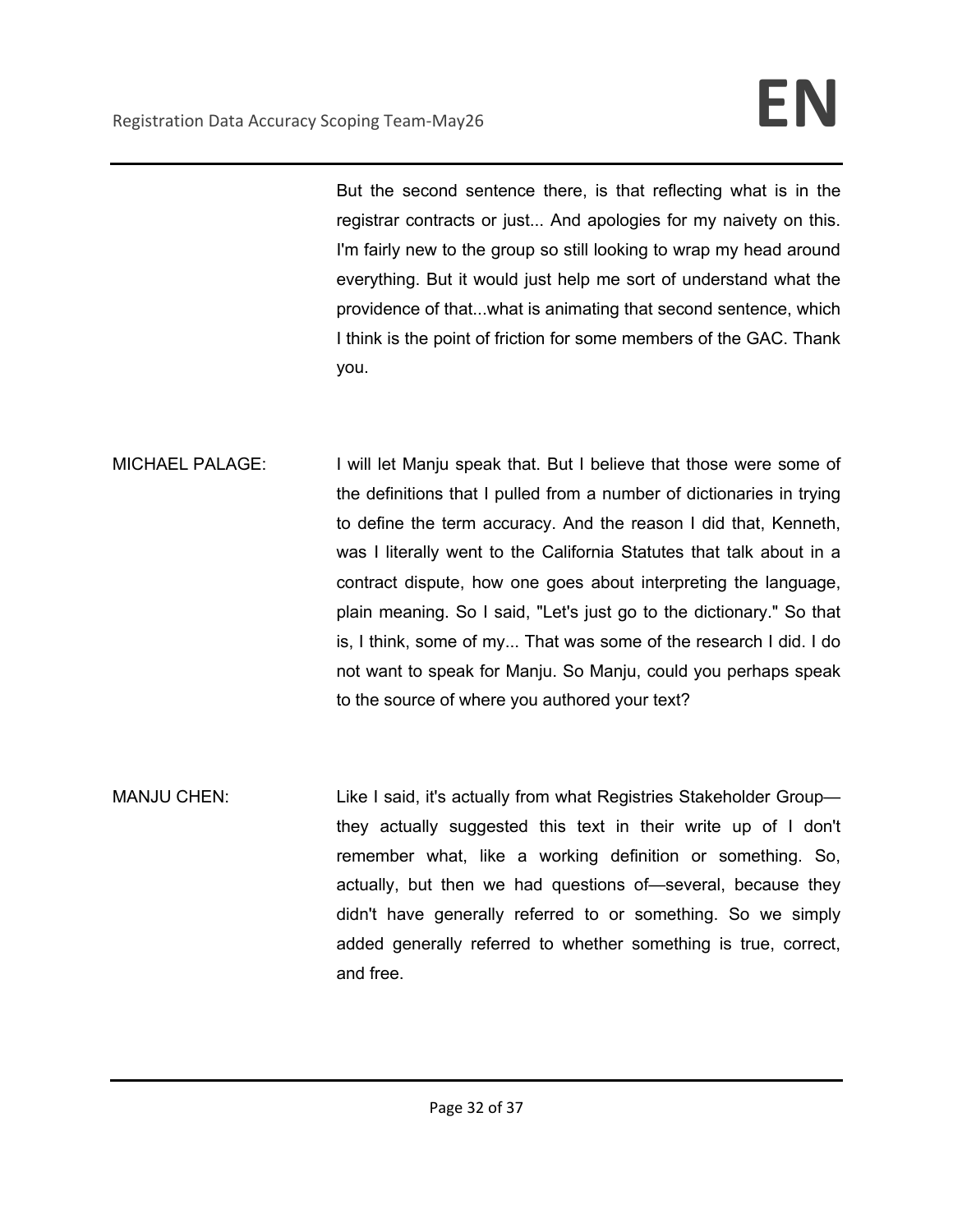And I believe this actually—and I'm not putting anyone on the spot. But this was actually added by Sophie. Is it Sophie from Registries Stakeholder Group? And I really just simply added a few words. So this is actually not my original idea. And I'm appreciating everybody saying it's fine. But it's actually from the Registries Stakeholder Group. So yeah. Thanks.

- MICHAEL PALAGE: Okay. As we more through to wrap things up, Alan, would you like to speak?
- ALAN GREENBERG: Yeah. Thank you. Yeah, breaking it up in two sentences would help a little bit. But I think the second sentence has to be clear that it is modifying the first sentence because the words used in the first sentence are, as I said, absolute terms whereas we're now saying but. Exactly how we interpret the words true, accurate, correct will be defined on the standard.

And, of course, the standard, it all will rest on the standard at that. And right now, our definition of accuracy is really a definition of a process to which we can then affix the label of accuracy, which is not quite the same as the data itself.

- MICHAEL PALAGE: Thank you, Alan. Scott Austin, you have the floor.
- SCOTT AUSTIN: Thank you, Michael. Can you hear me?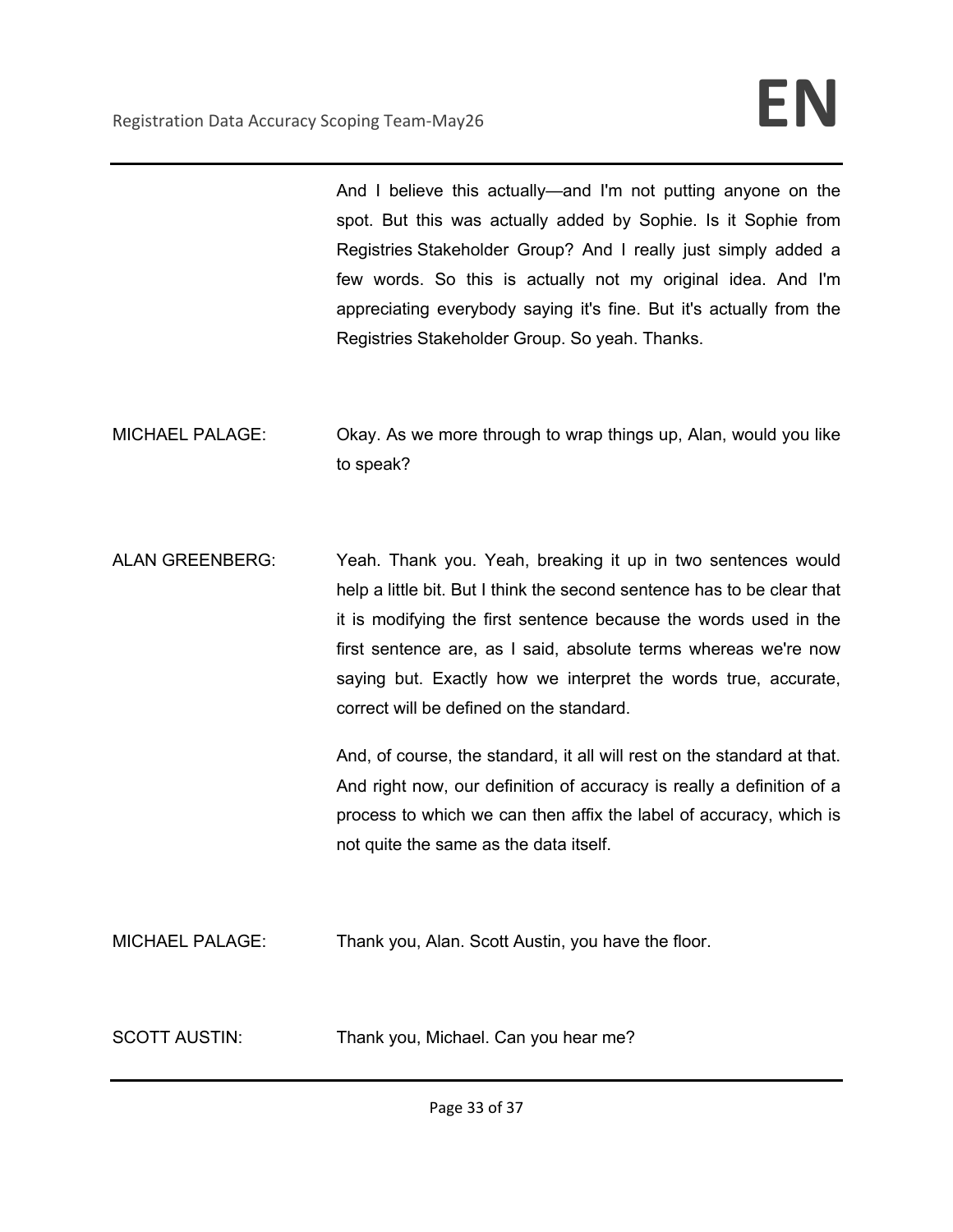MICHAEL PALAGE: I can hear you loud and clear.

SCOTT AUSTIN: Okay. Great. First of all, I'll make the same apology that Susan did earlier about not having been here for several meetings because of travel and a death in the family. But I am, in looking and hearing what Susan said earlier, I think the IPC would be in total agreement with the aspirational aspects of it. As far as what we currently are dealing with, I hear Alan's comments, and I support those comments. I think he's correct that there is a distinction between the absolute terms being offered and then some that equivocate or are in need of a standard.

> But the main point I wanted to make is we talk about validation and verification all the time. I don't believe those terms are specifically defined. They're in a sense defined by process in the agreement. Terms like illegality are specifically defined. But I question whether we need to at least incorporate into the definition some link or reference to how those are applied or how they are defined in use because, again, you brought up another term, authentication.

> And these, sometimes, are in the eye of the beholder. In fact, I've seen documents going back to 2003 and 2004 where they were used in the exact opposite, and I'm talking about validation and verification meaning the exact opposite in terms of the way they're being used now. So I guess my question is, is it possible that those terms could somehow either be verified through a specific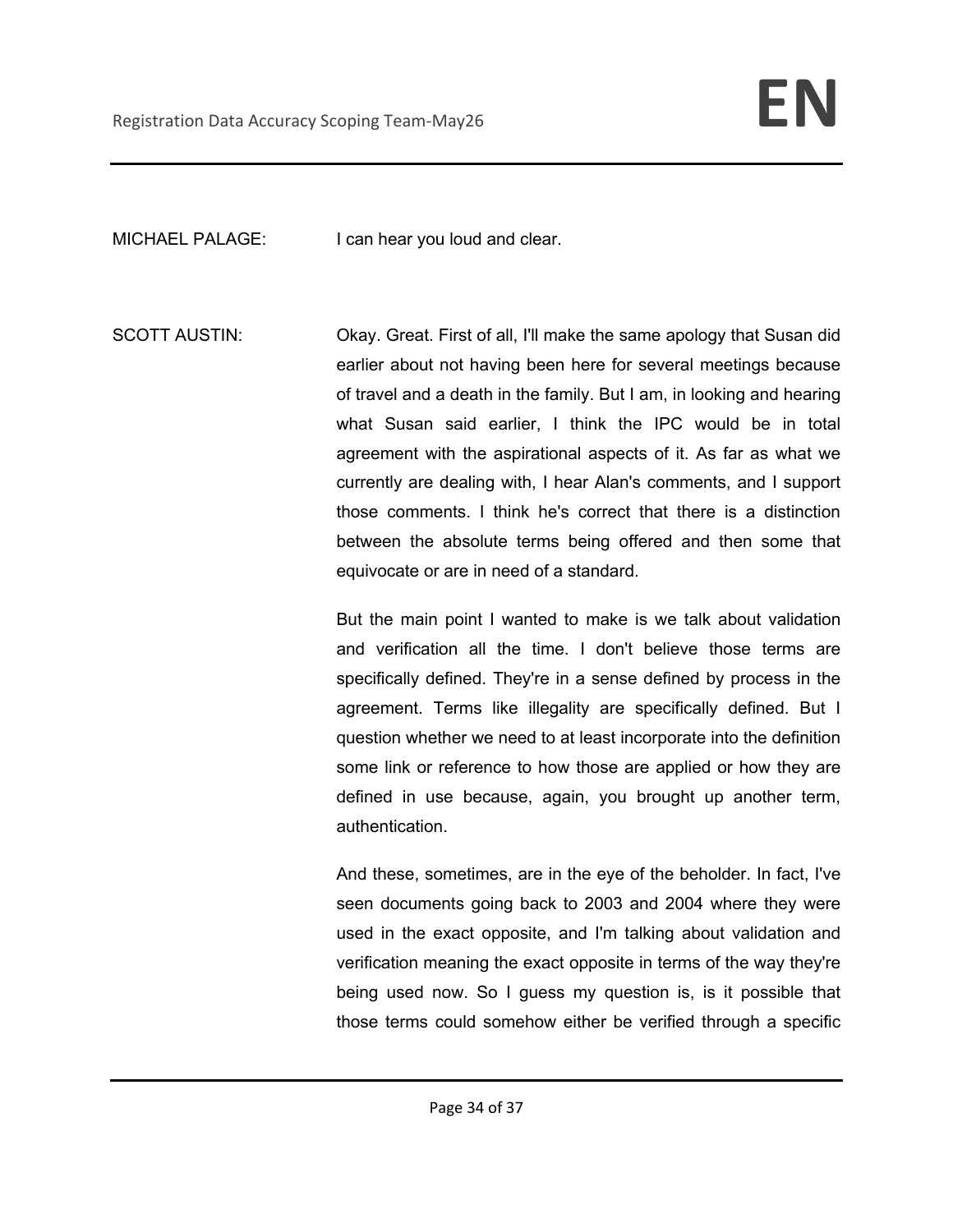reference to the process in the specification or independently defined somewhere?

- MICHAEL PALAGE: Thank you, Scott. Beth, I think I'm going to allow you to have the last word. Yes, I will let you have the last word. And I will just do a quick administrative wrap-up afterwards.
- BETH BACON: Thank you. This is always letting me cap it off a bad choice, guys. Just kidding. So I really appreciate this discussion. And I think it's been very helpful to hear everyone's views on Manju's comment. I am pretty sure, I'm doubling-checking with Sophie but she is on vacation today, and everyone gets vacation.

But I think that[—she called that that] was part of the language that we had originally drafted it form the registries for the description and just [inaudible]. So I don't believe it's pulled directly from the agreements, but I am double-checking for that. So, Kenneth, we can get back to you on that from the registry side. And I see Caitlin's commenting as well.

But for Scott's question for validation verification, if we do include those terms, could we not also simply just say, "The group operated with this understanding of definitions for these two terms. And that is how we are basing it for this work." I don't know that we necessarily need to cite any authoritative source other than, "This is how we describe them and define them. This is the work we're doing."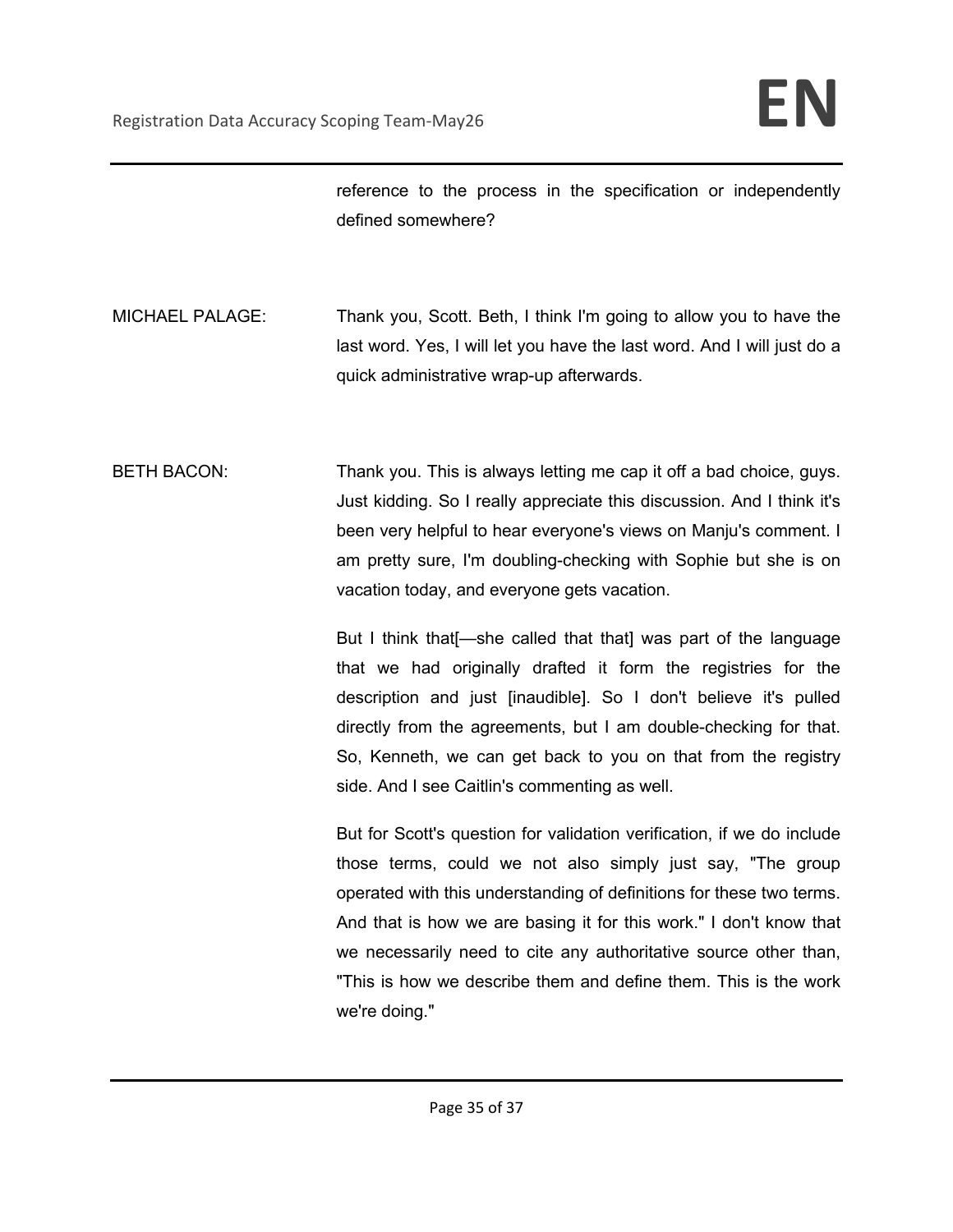But, again, I do appreciate everyone's input and the discussion here. It's been really helpful. I think that also we're in a good spot to say, "This is what we do. This is our starting point, our baseline."

MICHAEL PALAGE: Alan, I guess you will have the last word.

ALAN GREENBERG: Yeah, sorry. Just briefly to beat a dead horse, the terms validation and verification are the terms... We are using them in the way they are defined in the RAA. That may not be how they are generally used by the person in the street. But we are using the definitions as they were in the RAA.

> Whether they were well-advised and they picked the best words or did they use them in opposite terms, regardless, how we are suing them right now is how they are used in the RAA, and they are carefully defined there. So let's not debate whether they're good words. If we ever come up with a future definition of accuracy or implementation of accuracy, which is different, we'll have the opportunity of maybe changing those words. But let's not agonize over that right now. Thank you.

MICHAEL PALAGE: And with that, I will call the meeting to a close, stop the recording, and I look forward to seeing everyone next week. Please, again, engage with your respective stakeholder groups to get feedback not only on these documents, the report, but also the outreach